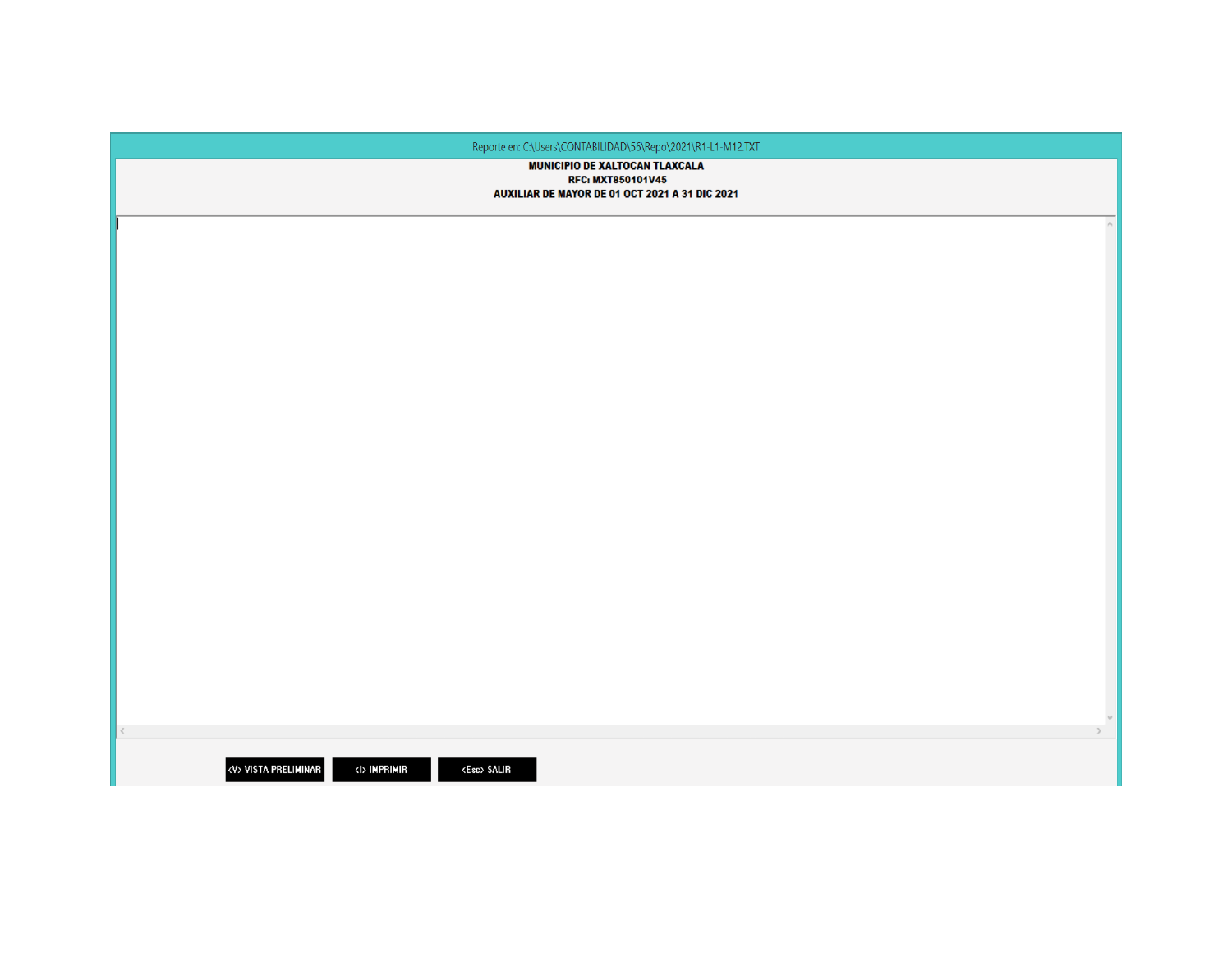#### SCGIV: Lista de cuentas (2021) MUNICIPIO DE XALTOCAN TLAXCALA

 $\Box$  x

Añade Modifica Borra Ordena Localiza Consulta Imprime Salir <Enter> <Barra> <F3> <F5> <F9> <Punto> <F7> <Esc>

H < ▶ H ( + Incrementa mes = Reduce mes < Ayuda Ver Todas las cuentas  $\vert$ Nombre del CRI Nombre de la cuenta Subtipo Número C/R Protegida D/A CRI  $1.2.1.3$ FIDEICOMISOS, MANDATOS Y CONTRATOS ANÁLOGOS  $\mathbf{c}$ S.  $\mathbf{D}$  $1.2.1.3.1$ **DEL PODER EJECUTIVO**  $\mathbf R$ S D s  $1.2.1.3.2$ DEL PODER LEGISLATIVO R D  $1.2.1.3.3$ DEL PODER JUDICIAL s  $\mathbf R$ D PÚBLICOS NO EMPRESARIALES Y NO FINANCIEROS  $1.2.1.3.4$ R S D  $1.2.1.3.5$ PÚBLICOS EMPRESARIALES Y NO FINANCIEROS R S D  $1.2.1.3.6$ PÚBLICOS FINANCIEROS  $\mathbf R$ s D  $1.2.1.3.7$ DE ENTIDADES FEDERATIVAS R S D  $1.2.1.3.8$ DE MUNICIPIOS S R D  $1.2.1.3.9$ DE EMPRESAS PRIVADAS Y PARTICULARES  $\mathbf R$ S D  $1.2.1.4$ PARTICIPACIONES Y APORTACIONES DE CAPITAL c s D PARTICIPACIONES Y APORTACIONES DE CAPITAL A LP EN EL SECTOR PÚBLICO  $1.2.1.4.1$ C S D  $1.2.1.4.1.1$ EN ENTIDADES PARAESTATALES NO EMPRESARIALES Y NO FINANCIERAS C  $\mathbf R$ S D  $1.2.1.4.1.2$ EN ENTIDADES PARAESTATALES EMPRESARIALES Y NO FINANCIERAS CON  $\mathbf R$ S D  $1.2.1.4.1.3$ EN INSTITUCIONES PARAESTATALES PÚBLICAS FINANCIERAS CON FINES R S  $\mathbf{D}$ PARTICIPACIONES Y APORTACIONES DE CAPITAL A LP EN EL SECTOR PRIVADO  $1.2.1.4.2$ C S D CON FINES DE POLÍTICA ECONÓMICA  $1.2.1.4.2.1$  $\mathbf R$ s D EN ORGANISMOS INTERNACIONALES CON FINES DE POLÍTICA ECONÓMICA  $1.2.1.4.2.2$ R S D  $1.2.1.4.2.3$ EN EL SECTOR PÚBLICO CON FINES DE GESTIÓN DE LIQUIDEZ R s D 1.2.1.4.2.4 CON FINES DE GESTIÓN DE LIQUIDEZ  $\mathbf R$ S D PARTICIPACIONES Y APORTACIONES DE CAPITAL A LP EN EL SECTOR EXTERNO  $1.2.1.4.3$ C S D CON FINES DE POLÍTICA ECONÓMICA  $1.2.1.4.3.1$ R S D  $1.2.1.4.3.2$ CON FINES DE GESTIÓN DE LIQUIDEZ  $\mathbf R$ s D  $1.2.2$ DERECHOS A RECIBIR EFECTIVO O EQUIVALENTES A LARGO PLAZO C S D DOCUMENTOS POR COBRAR A LARGO PLAZO  $1.2.2.1$ C S D  $1.2.2.2$ DEUDORES DIVERSOS A LARGO PLAZO C S -lS D  $1.2.2.3$ INGRESOS POR RECUPERAR A LARGO PLAZO S c D  $1.2.2.4$ PRÉSTAMOS OTORGADOS A LARGO PLAZO C. S  $\mathbf{D}$ PRÉSTAMOS OTORGADOS A LP AL SECTOR PÚBLICO - Is  $1.2.2.4.1$ c s  $\mathbf{D}$ ENTIDADES PARAESTATALES NO EMPRESARIALES Y NO FINANCIERAS CON FINES DE R  $1.2.2.4.1.1$ S  $\mathbf{D}$ - Is  $1.2.2.4.1.2$ ENTIDADES PARAESTATALES EMPRESARIALES Y NO FINANCIERAS CON FINES DE PO  $\mathbf R$ S D -ls  $1.2.2.4.1.3$ INSTITUCIONES PARAESTATALES PÚBLICAS FINANCIERAS CON FINES DE POLÍTICA R S D  $\vert$ s  $1.2.2.4.1.4$ ENTIDADES FEDERATIVAS Y MUNICIPIOS CON FINES DE POLÍTICA ECONÓMICA S D R PRÉSTAMOS OTORGADOS A LP AL SECTOR PRIVADO C - Is  $1.2.2.4.2$ S D  $1.2.2.4.2.1$ AL SECTOR PÚBLICO CON FINES DE GESTIÓN DE LIQUIDEZ R S D  $|s|$  $1.2.2.4.2.2$ CON FINES DE POLÍTICA ECONÓMICA  $\mathbf R$ S D

DICIEMBRE | 2021 | SCGIV2021-56 **ORDENADAS POR NUMERO**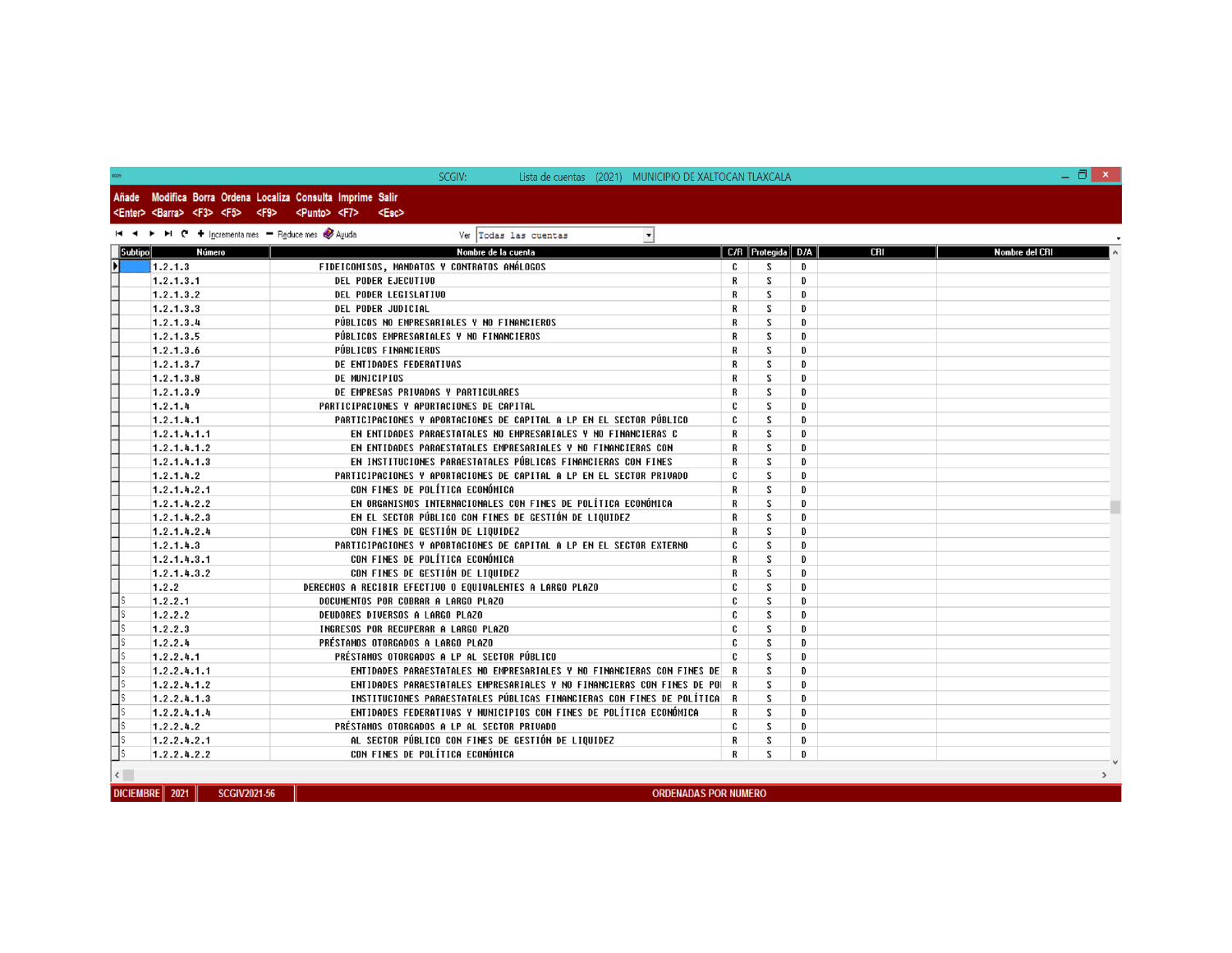|                 |                                          | SALDO ANT.:   | CARGOS:         | ABONOS:         | SALDO:           |
|-----------------|------------------------------------------|---------------|-----------------|-----------------|------------------|
| $\mathbf{1}$    | <b>ACTIVO</b>                            | 24,819,733.56 | 24,984,806.33   | 27,686,169.65   | 22, 118, 370. 24 |
| 1.1             | ACTIVO CIRCULANTE                        | 4,554,473.60  | 23, 397, 544.32 | 26,098,907.64   | 1,853,110.28     |
| 1.1.1           | EFECTIVO Y EQUIVALENTES                  | 2,993,490.38  | 13,520,666.12   | 16,108,822.44   | 405, 334.06      |
| 1.1.1.1         | <b>EFECTIVO</b>                          | 23, 135.65    | 732,058.35      | 737,800.50      | 17,393.50        |
| 1.1.1.1.1       | CAJA DE LA TESORERÍA                     | 13, 135.65    | 732,058.35      | 737,800.50      | 7,393.50         |
| 1.1.1.1.1.1     | 02-05 CAJA DE TESORERIA/PABLO NOYA       |               |                 |                 |                  |
|                 | TLAHUITZO                                | 6,936.00      | 0.00            | 0.00            | 6,936.00         |
| 1.1.1.1.1.11    | 2021 CAJA                                | 6,199.65      | 732,058.35      | 737,800.50      | 457.50           |
| 1.1.1.1.1.1.1.2 | 21 ARTURO LOZANO SALDAÑA                 | 6,199.65      | 732,058.35      | 737,800.50      | 457.50           |
| 1.1.1.1.2       | FONDO FIJO DE CAJA                       | 10,000.00     | 0.00            | 0.00            | 10,000.00        |
| 1.1.1.1.2.1     | 2010 Y ANTERIORES FONDO FIJO             | 10,000.00     | 0.00            | 0.00            | 10,000.00        |
| 1.1.1.1.2.1.1   | 02-05 FONDO FIJO/ PABLO NOYA TLAHUITZO   | 10,000.00     | 0.00            | 0.00            | 10,000.00        |
| 1.1.1.2         | BANCOS/TESORERÍA                         | 2,970,354.73  | 12,788,607.77   | 15, 371, 021.94 | 387,940.56       |
| 1.1.1.2.1       | EJERCICIO FISCAL 2010 Y ANTERIORES       | 3.61          | 0.00            | 0.00            | 3.61             |
| 1.1.1.2.1.3     | 05 FORTAMUN BBVABANCOMER 0147073577      | 0.71          | 0.00            | 0.00            | 0.71             |
|                 |                                          |               |                 |                 |                  |
| 1.1.1.2.1.6     | 09 EMPLEO TEMPORAL BBVABANCOMER          |               |                 |                 |                  |
|                 | 0168702969                               | 1.71          | 0.00            | 0.00            | 1.71             |
| 1.1.1.2.1.9     | 10 PROY PRODUCTIVOS BBVABANCOMER         |               |                 |                 |                  |
|                 | 0173637239                               | 1.19          | 0.00            | 0.00            | 1.19             |
| 1.1.1.2.4       | EJERCICIO FISCAL 2013                    | 2,122.68      | 0.00            | 0.00            | 2,122.68         |
| 1.1.1.2.4.4     | 13 FISM BBVABANCOMER 0192255464          | 2,122.68      | 0.00            | 0.00            | 2.122.68         |
| 1.1.1.2.6       | EJERCICIO FISCAL 2015                    | 1,000.00      | 0.00            | 0.00            | 1,000.00         |
| 1.1.1.2.6.10    | BBVA BANCOMER 0198920915 FAIP15          | 1,000.00      | 0.00            | 0.00            | 1,000.00         |
| 1.1.1.2.7       | EJERCICIO FISCAL 2016                    | 1,127.34      | 0.00            | 0.00            | 1,127.34         |
| 1.1.1.2.7.2     | BBVA BANCOMER 0103692450 GC16            | 1,127.34      | 0.00            | 0.00            | 1,127.34         |
| 1.1.1.2.8       | EJERCICIO FISCAL 2017                    | 232.40        | 0.00            | 0.00            | 232.40           |
| 1.1.1.2.8.5     | 17 FISM BBVA BANCOMER 0109966471         | 0.67          | 0.00            | 0.00            | 0.67             |
| 1.1.1.2.8.8     | 17 FONDO ISR BBVA BANCOMER 0110134759    | 11.38         | 0.00            | 0.00            | 11.38            |
| 1.1.1.2.8.10    | 17 REGISTRO CIVIL BBVA BANCOMER          |               |                 |                 |                  |
|                 | 0110134708                               | 23.23         | 0.00            | 0.00            | 23.23            |
| 1.1.1.2.8.11    | 17 PROYECTO DE DESARROLLO REGIONAL BBVA  |               |                 |                 |                  |
|                 | BANCOMER 0110519200                      | 6.82          | 0.00            | 0.00            | 6.82             |
| 1.1.1.2.8.12    | 17 PRODDER BBVA BANCOMER 0110167835      | 134.67        | 0.00            | 0.00            | 134.67           |
| 1.1.1.2.8.14    | 17 COMPLEMENTO DE PARTICIP BBVA          |               |                 |                 |                  |
|                 | BANCOMER 0111047272                      | 55.63         | 0.00            | 0.00            | 55.63            |
| 1.1.1.2.9       | EJERCICIO FISCAL 2018                    | 1.61          | 0.00            | 0.00            | 1.61             |
| 1.1.1.2.9.7     | 18 FISM BBVA BANCOMER CTA. 0111316737    | 0.63          | 0.00            | 0.00            | 0.63             |
| 1.1.1.2.9.8     | 18 FORTAMUN BBVA BANCOMER CTA.0111316699 | 0.75          | 0.00            | 0.00            | 0.75             |
| 1.1.1.2.9.14    | 18 TRANSVERSALIDAD BBVA BANCOMER CTA.    |               |                 |                 |                  |
|                 | 0111792296                               | 0.23          | 0.00            | 0.00            | 0.23             |
| 1.1.1.2.10      | EJERCICIO FISCAL 2019                    | 2,000.00      | 0.00            | 0.00            | 2,000.00         |
| 1.1.1.2.10.8    | 19 FONDO DE FOMENTO MUNICIPAL BBVA       |               |                 |                 |                  |
|                 | BANCOMER CTA. 0112764423                 | 2,000.00      | 0.00            | 0.00            | 2,000.00         |
| 1.1.1.2.12      | EJERCICIO FISCAL 2021                    | 2,963,867.09  | 12,788,607.77   | 15, 371, 021.94 | 381, 452.92      |
| 1.1.1.2.12.1    | 21 INGRESOS PROPIOS HSBC CTA. 4066238346 | 107,143.81    | 803,350.51      | 875,734.84      | 34,759.48        |
| 1.1.1.2.12.2    | 21 FISM HSBC CTA. 4065810970             | 797,901.21    | 805,915.01      | 1,603,231.77    | 584.45           |
| 1.1.1.2.12.3    | 21 FORTAMUN HSBC CTA. 4065810962         | 731,856.90    | 2, 285, 794.78  | 3,005,330.12    | 12,321.56        |
| 1.1.1.2.12.4    | 21 FONDO GENERAL DE PARTICIPACIONES      |               |                 |                 |                  |
|                 | HSBC CTA. 4066238239                     | 171,431.30    | 5,488,853.04    | 5,583,121.88    | 77,162.46        |
| 1.1.1.2.12.5    | 21 FOMENTO MUNICIPAL HSBC CTA.           |               |                 |                 |                  |
|                 | 4066238247                               | 719,364.80    | 1,516,198.00    | 2,127,984.85    | 107,577.95       |
| 1.1.1.2.12.6    | 21 FONDO DE FISCALIZACION HSBC CTA.      |               |                 |                 |                  |
|                 | 4066238254                               | 0.00          | 35,392.77       | 20,078.85       | 15, 313.92       |
| 1.1.1.2.12.7    | 21 IMPUESTO ESPECIAL SOBRE PRODUCION Y   |               |                 |                 |                  |
|                 | SERVICIOS HSBC CTA. 4066238262           | 14,618.75     | 42,181.96       | 44,830.61       | 11,970.10        |
| 1.1.1.2.12.8    | 21 INCENTIVOS DERIVADOS DE COLABORACION  |               |                 |                 |                  |
|                 | FISCAL HSBC CTA. 4066238288              | 11,190.72     | 32, 123.82      | 35,250.02       | 8,064.52         |
| 1.1.1.2.12.9    | 21 FONDO DE COMPENSACION ISAN HSBC CTA.  |               |                 |                 |                  |
|                 | 4066238270                               | 2,041.81      | 6,118.21        | 6,146.53        | 2,013.49         |
| 1.1.1.2.12.10   | 21 INGRESOS DERIVADOS DE FUENTES         |               |                 |                 |                  |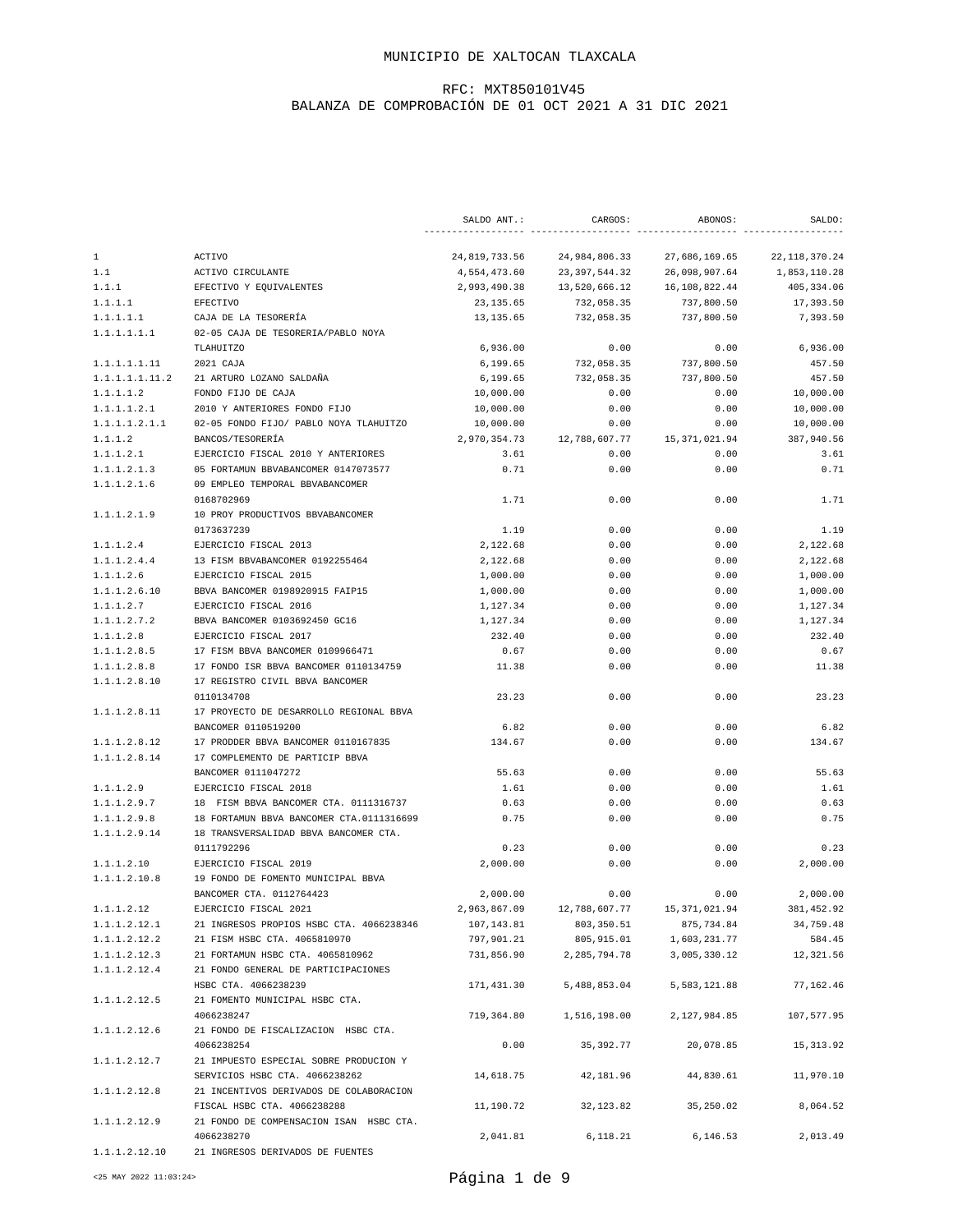|               |                                                   | SALDO ANT.:  | CARGOS:        | ABONOS:      | SALDO:         |
|---------------|---------------------------------------------------|--------------|----------------|--------------|----------------|
|               | LOCALES HSBC CTA. 4066238296                      | 55,695.57    | 162,794.55     | 218, 489.37  | 0.75           |
| 1.1.1.2.12.11 | 21 FONDO DE COMPENSACION HSBC CTA.                |              |                |              |                |
| 1.1.1.2.12.12 | 4066238304<br>21 INCENTIVO PARA LA VENTA FINAL DE | 62,994.64    | 180,008.74     | 243,002.18   | 1.20           |
|               |                                                   |              |                |              |                |
|               | GASOLINA Y DIESEL HSBC CTA. 4066238312            | 24,677.27    | 72,399.19      | 97,075.94    | 0.52           |
| 1.1.1.2.12.13 | 21 FEP REGISTRO CIVIL HSBC CTA.                   |              |                |              |                |
|               | 4066238320                                        | 31, 435.25   | 225, 352. 18   | 145,503.50   | 111,283.93     |
| 1.1.1.2.12.14 | 21 ISR HSBC CTA. 4066238338                       | 233, 131.05  | 1, 132, 124.94 | 1,365,241.48 | 14.51          |
| 1.1.1.2.12.15 | 21 FONDO DE OBRAS Y ACCIONES PARA LOS             |              |                |              |                |
|               | MUNICIPIOS HSBC CTA. 4066238353                   | 384.01       | 0.07           | 0.00         | 384.08         |
| 1.1.2         | DERECHOS A RECIBIR EFECTIVO O                     |              |                |              |                |
|               | <b>EQUIVALENTES</b>                               | 1,545,123.91 | 9,876,878.20   | 9,990,085.20 | 1,431,916.91   |
| 1.1.2.2       | CUENTAS POR COBRAR A CORTO PLAZO                  | 6.18         | 7,652,201.71   | 7,652,201.71 | 6.18           |
| 1.1.2.3       | DEUDORES DIVERSOS POR COBRAR A CORTO              |              |                |              |                |
|               | PLAZO                                             | 1,250,608.57 | 316,440.91     | 433,647.91   | 1,133,401.57   |
| 1.1.2.3.1     | GASTOS A COMPROBAR                                | 46,572.76    | 225, 375.39    | 254,775.39   | 17,172.76      |
| 1.1.2.3.1.1   | 2010 Y ANTERIORES/ GASTOS A COMPROBAR             | 26,770.66    | 0.00           | 0.00         | 26,770.66      |
| 1.1.2.3.1.7   | 2016 GASTOS A COMPROBAR                           | $-7, 153.00$ | 0.00           | 0.00         | $-7, 153.00$   |
| 1.1.2.3.1.8   | 2017 GASTOS A COMPROBAR                           | $-2,036.11$  | 0.00           | 0.00         | $-2,036.11$    |
| 1.1.2.3.1.9   | 2018 GASTOS A COMPROBAR                           | 5,628.51     | 0.00           | 0.00         | 5,628.51       |
| 1.1.2.3.1.10  | 2019 GASTOS A COMPROBAR                           | $-3,888.10$  | 0.00           | 0.00         | $-3,888.10$    |
| 1.1.2.3.1.11  | 2020 GASTOS A COMPROBAR                           | $-2,749.20$  | 0.00           | 0.00         | $-2,749.20$    |
| 1.1.2.3.1.12  | 2021 GASTOS A COMPROBAR                           | 30,000.00    | 225, 375.39    | 254,775.39   | 600.00         |
| 1.1.2.3.2     | RESPONSABILIDAD DE FUNCIONARIOS PÚBLICOS          | 1,204,035.81 | 91,065.52      | 178,872.52   | 1, 116, 228.81 |
| 1.1.2.3.2.1   | 2010 Y ANTERIORES/ RESPONSABILIDAD                |              |                |              |                |
|               | FUNCIONARIOS PÚBLICOS                             | 1,098,352.82 | 0.00           | 0.00         | 1,098,352.82   |
| 1.1.2.3.2.3   | 2012 RESPONSABILIDAD FUNCIONARIOS                 |              |                |              |                |
|               | PÚBLICOS                                          | 12,585.00    | 0.00           | 0.00         | 12,585.00      |
| 1.1.2.3.2.4   | 2013 RESPONSABILIDAD FUNCIONARIOS                 |              |                |              |                |
|               | PÚBLICOS                                          | 200.00       | 0.00           | 0.00         | 200.00         |
| 1.1.2.3.2.5   | 2014 RESPONSABILIDAD FUNCIONARIOS                 |              |                |              |                |
|               | PÚBLICOS                                          | $-1,600.00$  | 0.00           | 0.00         | $-1,600.00$    |
| 1.1.2.3.2.8   | 2017 RESPONSABILIDAD FUNCIONARIOS                 |              |                |              |                |
|               | PÚBLICOS                                          | 3, 214.11    | 0.00           | 0.00         | 3, 214.11      |
| 1.1.2.3.2.9   | 2018 RESPONSABILIDAD FUNCIONARIOS                 |              |                |              |                |
|               | PUBLICOS                                          | 1,942.38     | 0.00           | 0.00         | 1,942.38       |
| 1.1.2.3.2.10  | 2019 RESPONSABILIDAD FUNCIONARIOS                 |              |                |              |                |
|               | PÚBLICOS                                          | 1,534.50     | 0.00           | 0.00         | 1,534.50       |
| 1.1.2.3.2.12  | 2021 RESPONSABILIDAD FUNCIONARIOS                 |              |                |              |                |
|               | PÚBLICOS                                          | 87,807.00    | 91,065.52      | 178,872.52   | 0.00           |
| 1.1.2.4       | INGRESOS POR RECUPERAR A CORTO PLAZO              | 0.00         | 1,901,137.58   | 1,901,137.58 | 0.00           |
| 1.1.2.4.1     | CONTRIBUYENTES DEL IMPUESTO PREDIAL               | 0.97         | 65,917.78      | 65,917.78    | 0.97           |
| 1.1.2.4.2     | CONTRIBUYENTES OTROS INGRESOS                     | $-0.97$      | 1,835,219.80   | 1,835,219.80 | $-0.97$        |
| 1.1.2.6       | PRÉSTAMOS OTORGADOS A CORTO PLAZO                 | 292,864.16   | 7,000.00       | 3,000.00     | 296,864.16     |
| 1.1.2.6.1     | PRESTAMOS PERSONALES                              | 292,864.16   | 7,000.00       | 3,000.00     | 296,864.16     |
| 1.1.2.6.1.1   | 2010 Y ANTERIORES/ PRÉSTAMOS PERSONALES           | 291,764.16   | 0.00           | 0.00         | 291,764.16     |
| 1.1.2.6.1.10  | 2019 PRÉSTAMOS PERSONALES                         | 1,100.00     | 0.00           | 0.00         | 1,100.00       |
| 1.1.2.6.1.12  | 2021 PRÉSTAMOS PERSONALES                         | 0.00         | 7,000.00       | 3,000.00     | 4,000.00       |
| 1.1.2.9       | OTROS DERECHOS A RECIBIR EFECTIVO O               |              |                |              |                |
|               | EQUIVALENTES A CORTO PLAZO                        |              |                |              |                |
|               |                                                   | 1,645.00     | 98.00          | 98.00        | 1,645.00       |
| 1.1.2.9.1     | SUBSIDIO AL EMPLEO                                | 1,645.00     | 98.00          | 98.00        | 1,645.00       |
| 1.1.3         | DERECHOS A RECIBIR BIENES O SERVICIOS             | 7,507.31     | 0.00           | 0.00         | 7,507.31       |
| 1.1.3.1       | ANTICIPO A PROVEEDORES POR ADQUISICIÓN            |              |                |              |                |
|               | BIENES Y PRESTACIÓN DE SERV A C/ PLAZO            | 5,007.31     | 0.00           | 0.00         | 5,007.31       |
| 1.1.3.1.1     | 2010 Y ANTERIORES/ ANTICIPO A PROV                |              |                |              |                |
|               | BIENES Y SERV                                     | 5,000.00     | 0.00           | 0.00         | 5,000.00       |
| 1.1.3.1.9     | 2018 ANTICIPO A PROV BIENES Y SERV                | 7.31         | 0.00           | 0.00         | 7.31           |
| 1.1.3.4       | ANTICIPO A CONTRATISTAS POR OBRAS                 |              |                |              |                |
|               | PÚBLICAS A CORTO PLAZO                            | 2,500.00     | 0.00           | 0.00         | 2,500.00       |
| 1.1.3.4.1     | 2010 Y ANTERIORES/ ANTICIPO A                     |              |                |              |                |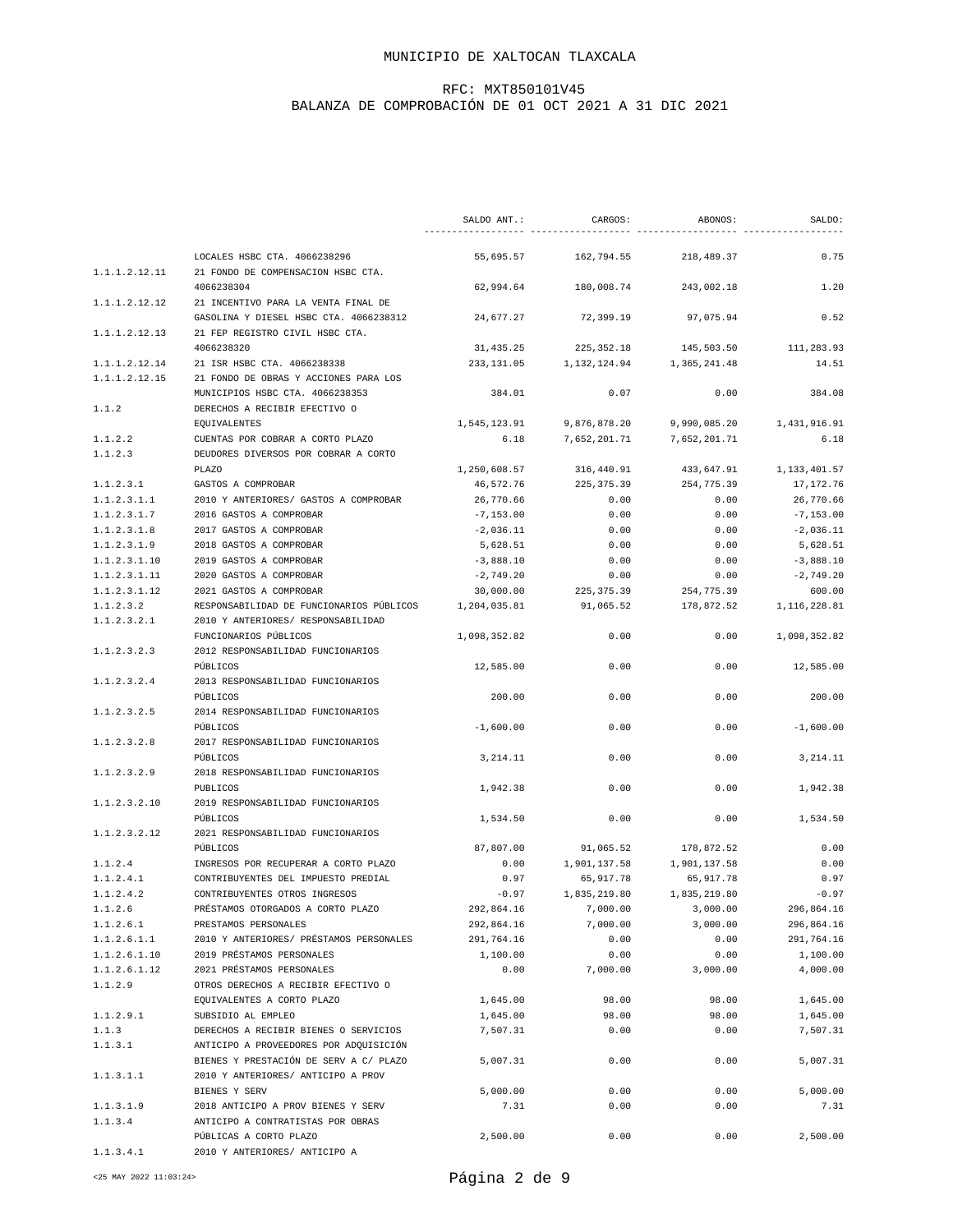|                        |                                                                           | SALDO ANT. :                 | CARGOS:      | ABONOS:      | SALDO:                       |
|------------------------|---------------------------------------------------------------------------|------------------------------|--------------|--------------|------------------------------|
|                        |                                                                           |                              |              |              |                              |
|                        | CONTRATISTAS                                                              | 2,500.00                     | 0.00         | 0.00         | 2,500.00                     |
| 1.1.5                  | ALMACENES<br>ALMACÉN DE MATERIALES Y SUMINISTROS DE                       | 8,352.00                     | 0.00         | 0.00         | 8,352.00                     |
| 1.1.5.1                |                                                                           |                              |              |              |                              |
| 1.1.5.1.4              | CONSUMO<br>PRODUCTOS QUÍMICOS, FARMACÉUTICOS Y DE                         | 8,352.00                     | 0.00         | 0.00         | 8,352.00                     |
|                        | LABORATORIO                                                               | 8,352.00                     | 0.00         | 0.00         | 8,352.00                     |
| 1.1.5.1.4.4            | MATERIALES, ACCESORIOS Y SUMINISTROS                                      |                              |              |              |                              |
|                        | MÉDICOS                                                                   | 8,352.00                     | 0.00         | 0.00         | 8,352.00                     |
| 1.2                    | ACTIVO NO CIRCULANTE                                                      | 20, 265, 259.96              | 1,587,262.01 | 1,587,262.01 | 20, 265, 259.96              |
| 1.2.3                  | BIENES INMUEBLES, INFRAESTRUCTURA Y                                       |                              |              |              |                              |
|                        | CONSTRUCCIONES EN PROCESO                                                 | 6,039,343.86                 | 1,587,262.01 | 1,587,262.01 | 6,039,343.86                 |
| 1.2.3.1                | TERRENOS                                                                  | 1,683,000.00                 | 0.00         | 0.00         | 1,683,000.00                 |
| 1.2.3.3                | EDIFICIOS NO HABITACIONALES                                               | 4,356,343.86                 | 0.00         | 0.00         | 4, 356, 343.86               |
| 1.2.3.5                | CONSTRUCCIONES EN PROCESO EN BIENES DE                                    |                              |              |              |                              |
|                        | DOMINIO PÚBLICO                                                           | 0.00                         | 1,587,262.01 | 1,587,262.01 | 0.00                         |
| 1.2.3.5.4              | DIVISIÓN DE TERRENOS Y CONSTRUCCIÓN DE                                    |                              |              |              |                              |
|                        | OBRAS DE URBANIZACIÓN EN PROCESO                                          | 0.00                         | 1,227,264.01 | 1,227,264.01 | 0.00                         |
| 1.2.3.5.4.2            | CONSTRUCCIÓN DE OBRAS DE URBANIZACIÓN                                     |                              |              |              |                              |
|                        | PARA LA DOTACIÓN DE SERVICIOS                                             | 0.00                         | 753, 447.59  | 753, 447.59  | 0.00                         |
| 1.2.3.5.4.3            | AMPLIACIÓN DE REHABILITACIÓN DE OBRAS                                     |                              |              |              |                              |
|                        | DE URBANIZACIÓN                                                           | 0.00                         | 473,816.42   | 473,816.42   | 0.00                         |
| 1.2.3.5.5              | CONSTRUCCIÓN DE VÍAS DE COMUNICACIÓN EN                                   |                              |              |              |                              |
|                        | PROCESO                                                                   | 0.00                         | 359,998.00   | 359,998.00   | 0.00                         |
| 1.2.3.5.5.3            | AMPLIACIÓN Y REHABILITACIÓN DE VÍAS DE                                    |                              |              |              |                              |
|                        | COMUNICACIÓN                                                              | 0.00                         | 359,998.00   | 359,998.00   | 0.00                         |
| 1.2.4                  | <b>BIENES MUEBLES</b>                                                     | 14, 362, 270.24              | 0.00         | 0.00         | 14, 362, 270. 24             |
| 1.2.4.1                | MOBILIARIO Y EQUIPO DE ADMINISTRACIÓN                                     | 2,525,001.46                 | 0.00         | 0.00         | 2,525,001.46                 |
| 1.2.4.1.1              | MUEBLES DE OFICINA Y ESTANTERÍA                                           | 790,627.95                   | 0.00         | 0.00         | 790,627.95                   |
| 1.2.4.1.2              | MUEBLES, EXCEPTO DE OFICINA Y ESTANTERÍA                                  | 159,848.00                   | 0.00         | 0.00         | 159,848.00                   |
| 1.2.4.1.3              | EQUIPO DE CÓMPUTO Y DE TECNOLOGÍAS DE                                     |                              |              |              |                              |
|                        | LA INFORMACIÓN                                                            | 1,334,859.56                 | 0.00         | 0.00         | 1,334,859.56                 |
| 1.2.4.1.9              | OTROS MOBILIARIOS Y EQUIPOS DE                                            |                              |              |              |                              |
|                        | ADMINISTRACIÓN                                                            | 239,665.95                   | 0.00         | 0.00         | 239,665.95                   |
| 1.2.4.2                | MOBILIARIO Y EQUIPO EDUCACIONAL Y                                         |                              |              |              |                              |
|                        | <b>RECREATIVO</b>                                                         | 269,812.45                   | 0.00         | 0.00         | 269,812.45                   |
| 1.2.4.2.1              | EQUIPOS Y APARATOS AUDIOVISUALES                                          | 155,059.51                   | 0.00         | 0.00         | 155,059.51                   |
| 1.2.4.2.3              | CÁMARAS FOTOGRÁFICAS Y DE VIDEO                                           | 111,103.94                   | 0.00         | 0.00         | 111,103.94                   |
| 1.2.4.2.9              | OTRO MOBILIARIO Y EQUIPO EDUCACIONAL Y                                    |                              |              |              |                              |
|                        | <b>RECREATIVO</b>                                                         | 3,649.00                     | 0.00         | 0.00         | 3,649.00                     |
| 1.2.4.3                | EQUIPO E INSTRUMENTAL MÉDICO Y DE                                         |                              |              |              |                              |
|                        | LABORATORIO                                                               | 614,799.19                   | 0.00         | 0.00         | 614,799.19                   |
| 1.2.4.3.1              | EQUIPO MÉDICO Y DE LABORATORIO                                            | 526,839.02                   | 0.00         | 0.00         | 526,839.02                   |
| 1.2.4.3.2              | INSTRUMENTAL MÉDICO Y DE LABORATORIO                                      | 87,960.17                    | 0.00         | 0.00         | 87,960.17                    |
| 1.2.4.4                | VEHICULOS Y EQUIPO DE TRANSPORTE                                          | 7,153,525.01                 | 0.00         | 0.00         | 7,153,525.01                 |
| 1.2.4.4.1              | VEHÍCULOS Y EQUIPO TERRESTRE                                              | 7,086,525.01                 | 0.00         | 0.00         | 7,086,525.01                 |
| 1.2.4.4.9              | OTROS EQUIPOS DE TRANSPORTE                                               | 67,000.00                    | 0.00         | 0.00         | 67,000.00                    |
| 1.2.4.5                | EQUIPO DE DEFENSA Y SEGURIDAD                                             | 238,894.48                   | 0.00         | 0.00         | 238,894.48                   |
| 1.2.4.5.1              | EQUIPO DE DEFENSA Y SEGURIDAD<br>MAQUINARIA, OTROS EQUIPOS Y HERRAMIENTAS | 238,894.48                   | 0.00         | 0.00         | 238,894.48                   |
| 1.2.4.6                | MAQUINARIA Y EQUIPO DE CONSTRUCCIÓN                                       | 2,023,587.50<br>1,652,108.08 | 0.00         | 0.00<br>0.00 | 2,023,587.50<br>1,652,108.08 |
| 1.2.4.6.3<br>1.2.4.6.4 | SISTEMAS DE AIRE ACONDICIONADO,                                           |                              | 0.00         |              |                              |
|                        | CALEFACCIÓN Y DE REFRIGERACIÓN                                            |                              |              |              |                              |
|                        | INDUSTRIAL Y COMERCIAL                                                    | 3,576.96                     | 0.00         | 0.00         | 3,576.96                     |
| 1.2.4.6.5              | EQUIPO DE COMUNICACIÓN Y                                                  |                              |              |              |                              |
|                        | TELECOMUNICACIÓN                                                          | 224,984.41                   | 0.00         | 0.00         | 224,984.41                   |
| 1.2.4.6.6              | EQUIPOS DE GENERACIÓN ELÉCTRICA,                                          |                              |              |              |                              |
|                        | APARATOS Y ACCESORIOS ELÉCTRICOS                                          | 64,904.65                    | 0.00         | 0.00         | 64,904.65                    |
| 1.2.4.6.7              | HERRAMIENTAS Y MÁQUINAS-HERRAMIENTA                                       | 18,643.40                    | 0.00         | 0.00         | 18,643.40                    |
| 1.2.4.6.9              | OTROS EQUIPOS                                                             | 59,370.00                    | 0.00         | 0.00         | 59,370.00                    |
| 1.2.4.7                | COLECCIONES, OBRAS DE ARTE Y OBJETOS                                      |                              |              |              |                              |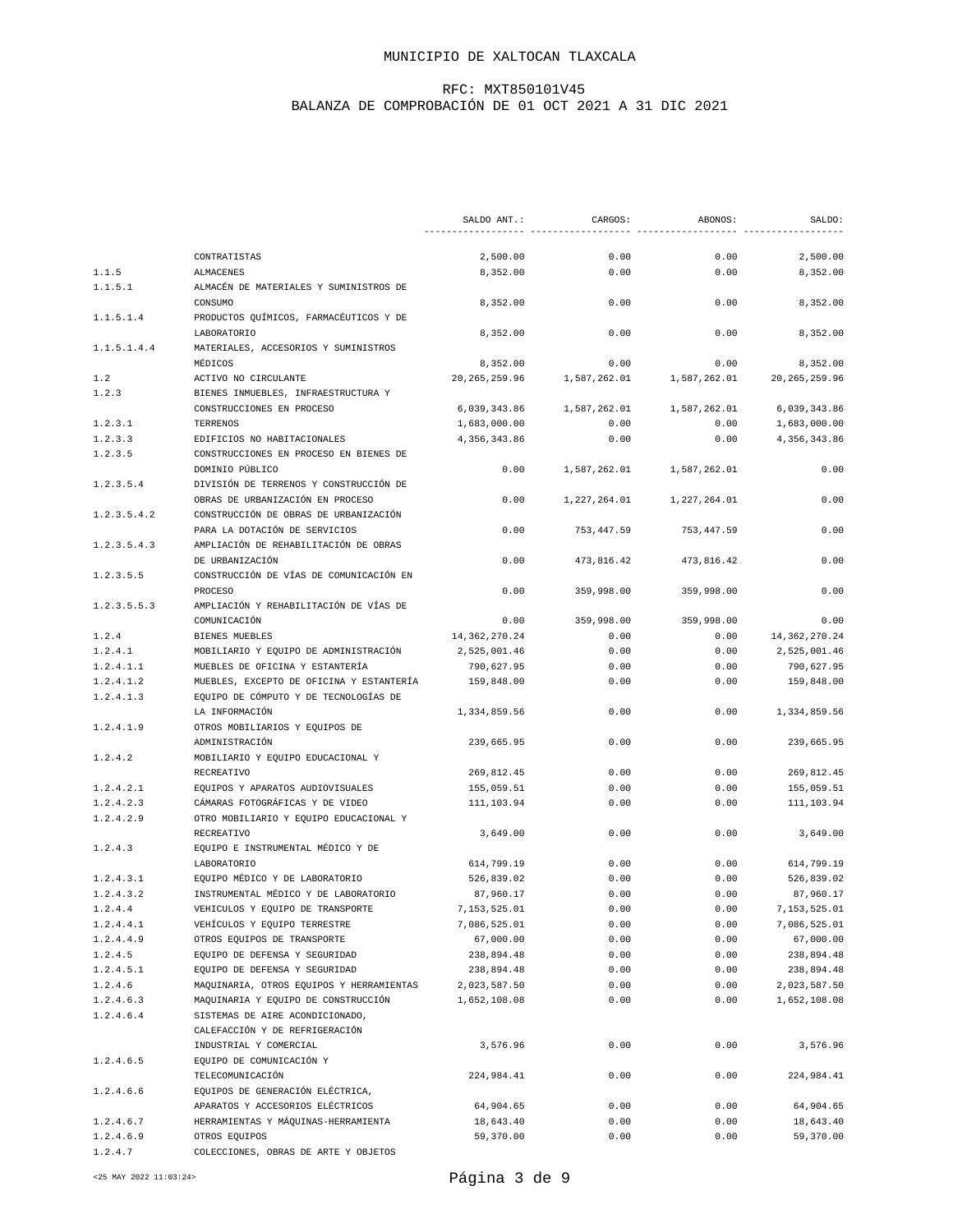|                |                                                     | SALDO ANT.:  | CARGOS:       | ABONOS:       | SALDO:       |
|----------------|-----------------------------------------------------|--------------|---------------|---------------|--------------|
|                |                                                     |              |               |               |              |
|                | VALIOSOS                                            | 1,536,650.15 | 0.00          | 0.00          | 1,536,650.15 |
| 1.2.4.7.1      | BIENES ARTÍSTICOS, CULTURALES Y<br>CIENTÍFICOS      | 1,536,650.15 | 0.00          | 0.00          | 1,536,650.15 |
| 1.2.5          | ACTIVOS INTANGIBLES                                 | 144,809.00   | 0.00          | 0.00          | 144,809.00   |
| 1.2.5.1        | SOFTWARE                                            | 22, 291.72   | 0.00          | 0.00          | 22, 291.72   |
|                |                                                     |              |               |               |              |
| 1.2.5.1.1      | SOFTWARE                                            | 22, 291.72   | 0.00          | 0.00          | 22, 291.72   |
| 1.2.5.4        | LICENCIAS<br>LICENCIAS INFORMÁTICAS E INTELECTUALES | 122,517.28   | 0.00          | 0.00          | 122,517.28   |
| 1.2.5.4.1      |                                                     | 122,517.28   | 0.00          | 0.00          | 122,517.28   |
| 1.2.6          | DEPRECIACIÓN, DETERIORO Y AMORTIZACIÓN              |              |               |               |              |
|                | ACUMULADA DE BIENES                                 | 281, 163. 14 | 0.00          | 0.00          | 281, 163. 14 |
| 1.2.6.3        | DEPRECIACIÓN ACUMULADA DE BIENES MUEBLES            | 281, 163. 14 | 0.00          | 0.00          | 281, 163. 14 |
| 1.2.6.3.1      | MOBILIARIO Y EQUIPO DE ADMINISTRACIÓN               | 50,338.13    | 0.00          | 0.00          | 50,338.13    |
| 1.2.6.3.1.3    | EQUIPO DE CÓMPUTO Y DE TECNOLOGÍA DE LA             |              |               |               |              |
|                | INFORMACIÓN                                         | 50,338.13    | 0.00          | 0.00          | 50, 338.13   |
| 1.2.6.3.4      | EQUIPO DE TRANSPORTE                                | 230,825.01   | 0.00          | 0.00          | 230,825.01   |
| 1.2.6.3.4.1    | VEHÍCULOS Y EQUIPO TERRESTRE                        | 230,825.01   | 0.00          | 0.00          | 230,825.01   |
| 2              | PASIVO                                              | 1,846,996.98 | 12,942,569.16 | 12,654,526.97 | 1,558,954.79 |
| 2.1            | PASIVO CIRCULANTE                                   | 1,846,996.98 | 12,942,569.16 | 12,654,526.97 | 1,558,954.79 |
| 2.1.1          | CUENTAS POR PAGAR A CORTO PLAZO                     | 332,629.74   | 7,758,518.26  | 7,550,181.50  | 124,292.98   |
| 2.1.1.1        | SERVICIOS PERSONALES POR PAGAR A CORTO              |              |               |               |              |
|                | PLAZO                                               | 184,817.00   | 5,740,519.00  | 5,585,445.00  | 29,743.00    |
| 2.1.1.1.1      | NÓMINAS, HONORARIOS Y OTROS SERVICIOS               |              |               |               |              |
|                | PERSONALES                                          | 184,817.00   | 5,740,519.00  | 5,585,445.00  | 29,743.00    |
| 2.1.1.1.1.10   | 2019 NÓMINAS, HONORARIOS Y OTROS SERV               |              |               |               |              |
|                | PERSONALES                                          | 26,602.00    | 0.00          | 0.00          | 26,602.00    |
| 2.1.1.1.1.11   | 2020 NÓMINAS, HONORARIOS Y OTROS SERV               |              |               |               |              |
|                | PERSONALES                                          | 3,141.00     | 0.00          | 0.00          | 3,141.00     |
| 2.1.1.1.1.12   | 2021 NÓMINAS, HONORARIOS Y OTROS SERV               |              |               |               |              |
|                | PERSONALES                                          | 155,074.00   | 5,740,519.00  | 5,585,445.00  | 0.00         |
| 2.1.1.2        | PROVEEDORES POR PAGAR A CORTO PLAZO                 | 870.88       | 0.00          | 0.00          | 870.88       |
| 2.1.1.2.3      | PROVEEDORES DE BIENES Y SERVICIOS                   | 870.88       | 0.00          | 0.00          | 870.88       |
| 2.1.1.2.3.10   | 2019 PROVEEDORES DE BIENES Y SERVICIOS              | 870.02       | 0.00          | 0.00          | 870.02       |
| 2.1.1.2.3.11   | 2020 PROVEEDORES DE BIENES Y SERVICIOS              | 0.86         | 0.00          | 0.00          | 0.86         |
| 2.1.1.3        | CONTRATISTAS POR OBRAS PÚBLICAS POR                 |              |               |               |              |
|                | PAGAR A CORTO PLAZO                                 | 0.00         | 1,587,262.01  | 1,587,262.01  | 0.00         |
| 2.1.1.3.1      | PROVEEDORES DE INVERSIÓN PÚBLICA                    | 0.00         | 1,587,262.01  | 1,587,262.01  | 0.00         |
| 2.1.1.3.1.12   | 2021 PROVEEDORES DE INVERSIÓN PÚBLICA               | 0.00         | 1,587,262.01  | 1,587,262.01  | 0.00         |
| 2.1.1.7        | RETENCIONES Y CONTRIBUCIONES POR PAGAR              |              |               |               |              |
|                | A CORTO PLAZO                                       | 146,941.86   | 430,737.25    | 377, 474.49   | 93,679.10    |
| 2.1.1.7.2      | IMPUESTOS Y DERECHOS RETENIDOS                      | 140,617.77   | 427,737.25    | 377, 474.49   | 90,355.01    |
| 2.1.1.7.2.1    | IMPUESTO SOBRE LA RENTA (ISR)                       | 136,848.00   | 416,428.00    | 369,935.00    | 90,355.00    |
| 2.1.1.7.2.1.6  | 2015 IMPUESTO SOBRE LA RENTA (ISR)                  | 14,889.00    | 0.00          | 0.00          | 14,889.00    |
| 2.1.1.7.2.1.9  | 2018 IMPUESTO SOBRE LA RENTA (ISR)                  | $-14,889.00$ | 0.00          | 0.00          | $-14,889.00$ |
| 2.1.1.7.2.1.12 | 2021 IMPUESTO SOBRE LA RENTA (ISR)                  | 136,848.00   | 416, 428.00   | 369,935.00    | 90,355.00    |
| 2.1.1.7.2.5    | 5.51 AL MILLAR                                      | 3,769.77     | 11,309.25     | 7,539.49      | 0.01         |
| 2.1.1.7.2.5.12 | 2021/ 5.51 AL MILLAR                                | 3,769.77     | 11,309.25     | 7,539.49      | 0.01         |
|                | 10% DE IMPUESTO SOBRE LA RENTA                      |              |               | 0.00          |              |
| 2.1.1.7.3      |                                                     | 6,324.09     | 3,000.00      |               | 3,324.09     |
| 2.1.1.7.3.2    | HONORARIOS                                          | 6,324.09     | 3,000.00      | 0.00          | 3,324.09     |
| 2.1.1.7.3.2.9  | 2018/ 10% ISR HONORARIOS                            | 3,324.09     | 0.00          | 0.00          | 3,324.09     |
| 2.1.1.7.3.2.12 | 2021/ 10% ISR HONORARIOS                            | 3,000.00     | 3,000.00      | 0.00          | 0.00         |
| 2.1.2          | DOCUMENTOS POR PAGAR A CORTO PLAZO                  | 1,514,367.24 | 5,184,050.90  | 5,104,345.47  | 1,434,661.81 |
| 2.1.2.9        | OTROS DOCUMENTOS POR PAGAR A CORTO PLAZO            | 1,514,367.24 | 5,184,050.90  | 5,104,345.47  | 1,434,661.81 |
| 2.1.2.9.1      | 2010 Y ANTERIORES/ OTROS DOCUMENTOS POR             |              |               |               |              |
|                | PAGAR A C/P                                         | 1,289,461.59 | 0.00          | 0.00          | 1,289,461.59 |
| 2.1.2.9.6      | 2015/ OTROS DOCUMENTOS POR PAGAR A C/P              | 1,000.00     | 0.00          | 0.00          | 1,000.00     |
| 2.1.2.9.7      | 2016/ OTROS DOCUMENTOS POR PAGAR A C/P              | 1,127.34     | 0.00          | 0.00          | 1,127.34     |
| 2.1.2.9.8      | 2017/ OTROS DOCUMENTOS POR PAGAR A C/P              | 0.01         | 0.00          | 0.00          | 0.01         |
| 2.1.2.9.9      | 2018/ OTROS DOCUMENTOS POR PAGAR A C/P              | 288.53       | 0.00          | 0.00          | 288.53       |
| 2.1.2.9.10     | 2019/ OTROS DOCUMENTOS POR PAGAR A C/P              | 6,859.21     | 0.00          | 0.00          | 6,859.21     |
| 2.1.2.9.11     | 2020/ OTROS DOCUMENTOS POR PAGAR A C/P              | 99.00        | 0.00          | 0.00          | 99.00        |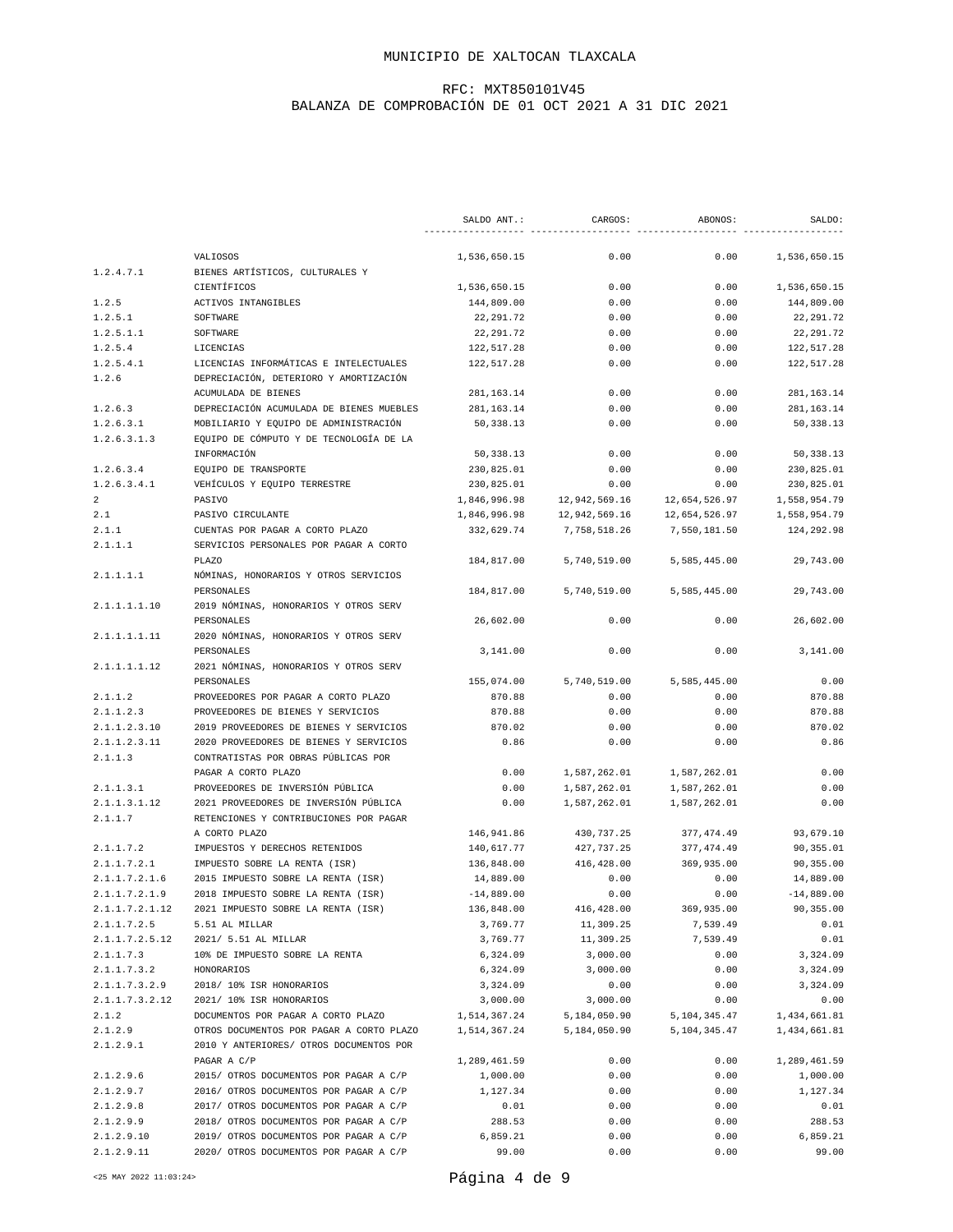|                          |                                                                   | SALDO ANT.:        | CARGOS:      | ABONOS:                | SALDO:                |
|--------------------------|-------------------------------------------------------------------|--------------------|--------------|------------------------|-----------------------|
| 2.1.2.9.12               | 2021/ OTROS DOCUMENTOS POR PAGAR A C/P                            | 215,531.56         | 5,184,050.90 | 5, 104, 345.47         | 135,826.13            |
| 3                        | HACIENDA PUBLICA/ PATRIMONIO                                      | 22,685,746.58      | 12,321.56    | 0.00                   | 22,673,425.02         |
| 3.1                      | HACIENDA PUBLICA/PATRIMONIO CONTRIBUIDO                           | 10, 427, 419.83    | 0.00         | 0.00                   | 10, 427, 419.83       |
| 3.1.1                    | <b>APORTACIONES</b>                                               | 10, 427, 419.83    | 0.00         | 0.00                   | 10, 427, 419.83       |
| 3.1.1.1                  | APORTACIONES                                                      | 10, 427, 419.83    | 0.00         | 0.00                   | 10, 427, 419.83       |
| 3.2                      | HACIENDA PUBLICA / PATRIMONIO GENERADO                            | 12, 258, 326.75    | 12,321.56    | 0.00                   | 12,246,005.19         |
| 3.2.2                    | RESULTADOS DE EJERCICIOS ANTERIORES                               | 12, 258, 326.75    | 12,321.56    | 0.00                   | 12,246,005.19         |
| 3.2.2.1                  | RESULTADOS DEL EJERCICO 2007 Y                                    |                    |              |                        |                       |
|                          | ANTERIORES                                                        | 338,457.46         | 0.00         | 0.00                   | 338, 457. 46          |
| 3.2.2.4                  | RESULTADO DEL EJERCICIO 2010                                      | 224,923.57         | 0.00         | 0.00                   | 224,923.57            |
| 3.2.2.5                  | RESULTADO DEL EJERCICIO 2011                                      | 1,044,306.08       | 0.00         | 0.00                   | 1,044,306.08          |
| 3.2.2.6                  | RESULTADO DEL EJERCICIO 2012                                      | 62,476.84          | 0.00         | 0.00                   | 62,476.84             |
| 3.2.2.7                  | RESULTADO DEL EJERCICIO 2013                                      | $-1,480,201.77$    | 0.00         | 0.00                   | $-1,480,201.77$       |
| 3.2.2.8                  | RESULTADOS DE ADMINISTRACIÓN 2014-2016                            | 1,759,854.64       | 0.00         | 0.00                   | 1,759,854.64          |
| 3.2.2.8.1                | RESULTADO DEL EJERCICIO 2014                                      | 1,651,784.80       | 0.00         | 0.00                   | 1,651,784.80          |
| 3.2.2.8.2                | RESULTADO DEL EJERCICIO 2015                                      | 861,047.65         | 0.00         | 0.00                   | 861,047.65            |
| 3.2.2.8.3                | RESULTADO DEL EJERCICIO 2016                                      | $-752,977.81$      | 0.00         | 0.00                   | $-752, 977.81$        |
| 3.2.2.9                  | RESULTADOS DE ADMINISTRACIÓN 2017-2021                            | 10,308,509.93      | 12,321.56    | 0.00                   | 10,296,188.37         |
| 3.2.2.9.1                | RESULTADO DEL EJERCICIO 2017                                      | 2,384,384.29       | 9,250.56     | 0.00                   | 2, 375, 133.73        |
| 3.2.2.9.2                | RESULTADO DEL EJERCICIO 2018                                      | 971,195.29         | 3,071.00     | 0.00                   | 968,124.29            |
| 3.2.2.9.3                | RESULTADO DEL EJERCICIO 2019                                      | 2,620,672.22       | 0.00         | 0.00                   | 2,620,672.22          |
| 3.2.2.9.4                | RESULTADO DEL EJERCICIO 2020                                      | 4, 332, 258.13     | 0.00         | 0.00                   | 4, 332, 258.13        |
| 4                        | INGRESOS Y OTROS BENEFICIOS                                       | 37, 244, 830.40    | 0.00         | 9,553,339.29           | 46,798,169.69         |
| 4.1                      | INGRESOS DE GESTION                                               | 2,322,919.68       | 0.00         | 798,101.48             | 3, 121, 021. 16       |
| 4.1.1                    | IMPUESTOS                                                         | 1,402,555.00       | 0.00         | 234,648.26             | 1,637,203.26          |
| 4.1.1.2                  | IMPUESTOS SOBRE EL PATRIMONIO                                     | 1,396,790.00       | 0.00         | 211,542.26             | 1,608,332.26          |
| 4.1.1.2.1                | <b>URBANO</b>                                                     | 644,392.00         | 0.00         | 86,475.26              | 730,867.26            |
| 4.1.1.2.2                | RÚSTICO                                                           | 669,368.00         | 0.00         | 55,757.00              | 725,125.00            |
| 4.1.1.2.3                | TRANSMISIÓN DE BIENES INMUEBLES                                   | 83,030.00          | 0.00         | 69,310.00              | 152,340.00            |
| 4.1.1.7                  | ACCESORIOS DE IMPUESTOS                                           | 5,765.00           | 0.00         | 23,106.00              | 28,871.00             |
| 4.1.1.7.1                | RECARGOS                                                          | 3,444.00           | 0.00         | 15,281.00              | 18,725.00             |
| 4.1.1.7.1.1              | RECARGOS PREDIAL                                                  | 3,444.00           | 0.00         | 15,281.00              | 18,725.00             |
| 4.1.1.7.2                | MULTAS                                                            | 2,321.00           | 0.00         | 7,825.00               | 10,146.00             |
| 4.1.1.7.2.1              | MULTAS PREDIAL                                                    | 2,321.00           | 0.00         | 1,981.00               | 4,302.00              |
| 4.1.1.7.2.2              | MULTAS OTROS                                                      | 0.00               | 0.00         | 5,844.00               | 5,844.00              |
| 4.1.3                    | CONTRIBUCIONES DE MEJORAS                                         | 23,087.86          | 0.00         | 0.00                   | 23,087.86             |
| 4.1.3.1                  | CONTRIBUCIONES DE MEJORAS POR OBRAS                               |                    |              |                        |                       |
|                          | PÚBLICAS                                                          | 23,087.86          | 0.00         | 0.00                   | 23,087.86             |
| 4.1.3.1.1                | APORTACIÓN DE BENEFICIARIOS                                       | 23,087.86          | 0.00         | 0.00                   | 23,087.86             |
| 4.1.4                    | <b>DERECHOS</b>                                                   | 865,516.95         | 0.00         | 550,986.04             | 1,416,502.99          |
| 4.1.4.3                  | DERECHOS POR PRESTACIÓN DE SERVICIOS                              | 856,481.95         | 0.00         | 550,986.04             | 1,407,467.99          |
| 4.1.4.3.3                | MANIFESTACIONES CATASTRALES                                       | 22,917.00          | 0.00         | 26,797.00              | 49,714.00             |
| 4.1.4.3.4                | AVISOS NOTARIALES                                                 | 34,156.00          | 0.00         | 16,826.00              | 50,982.00             |
| 4.1.4.3.5                | ALINEAMIENTO DE INMUEBLES                                         | 3,763.00           | 0.00         | 179.24                 | 3,942.24              |
| 4.1.4.3.6                | LICENC.CONST.OBR. NVA.AMP.REV.MEM.CÁLC.                           | 2,161.00           | 0.00         | 1,447.55               | 3,608.55              |
| 4.1.4.3.7                | LICENCIAS P/LA CONST. DE FRACCION.                                | 0.00               | 0.00         | 716.66                 | 716.66                |
| 4.1.4.3.8                | LICENCIAS P/DIVIDIR, FUSIONAR Y LOTIF.                            | 46, 482.15         | 0.00         | 44,520.49              | 91,002.64             |
| 4.1.4.3.9                | DICTAMEN DE USO DE SUELO                                          | 8,366.70           | 0.00         | 0.00                   | 8,366.70              |
| 4.1.4.3.10               | SERVICIO DE VIG. INSP. Y CTROL DE LEYES                           | 1,560.00           | 0.00         | 0.00                   | 1,560.00              |
| 4.1.4.3.11               | CONSTANCIA DE SERVICIOS PÚBLICOS                                  | 672.15             | 0.00         | 2,401.00               | 3,073.15              |
| 4.1.4.3.12               | DESLINDE DE TERRENOS Y RECTIFICACIÓN DE                           |                    |              |                        |                       |
|                          | MEDIDAS                                                           | 6,944.50           | 0.00         | 11,176.50              | 18,121.00             |
| 4.1.4.3.14               | ASIGNAC. D/NUM. OFICIAL BIENES INMUEB.                            | 2,911.00           | 0.00         | 4,689.60               | 7,600.60<br>20,872.00 |
| 4.1.4.3.23<br>4.1.4.3.24 | EXPED. D/CONST. D/POSESIÓN D/PREDIOS<br>EXPEDICIÓN DE CONSTANCIAS | 8,861.00<br>815.00 | 0.00         | 12,011.00<br>13,666.00 | 14,481.00             |
| 4.1.4.3.25               | EXPEDICIÓN DE OTRAS CONSTANCIAS                                   | 41,285.40          | 0.00<br>0.00 | 0.00                   | 41,285.40             |
| 4.1.4.3.28               | ACTAS DE NACIMIENTO                                               | 21,335.00          | 0.00         | 29, 343.00             | 50,678.00             |
| 4.1.4.3.29               | ACTAS DE MATRIMONIO                                               | 5,178.00           | 0.00         | 3,968.00               | 9,146.00              |
| 4.1.4.3.30               | ACTAS DE DIVORCIO                                                 | 3,627.00           | 0.00         | $-2,930.00$            | 697.00                |
| 4.1.4.3.31               | ACTAS DE DEFUNCIÓN                                                | 1,569.00           | 0.00         | $-1,569.00$            | 0.00                  |
|                          |                                                                   |                    |              |                        |                       |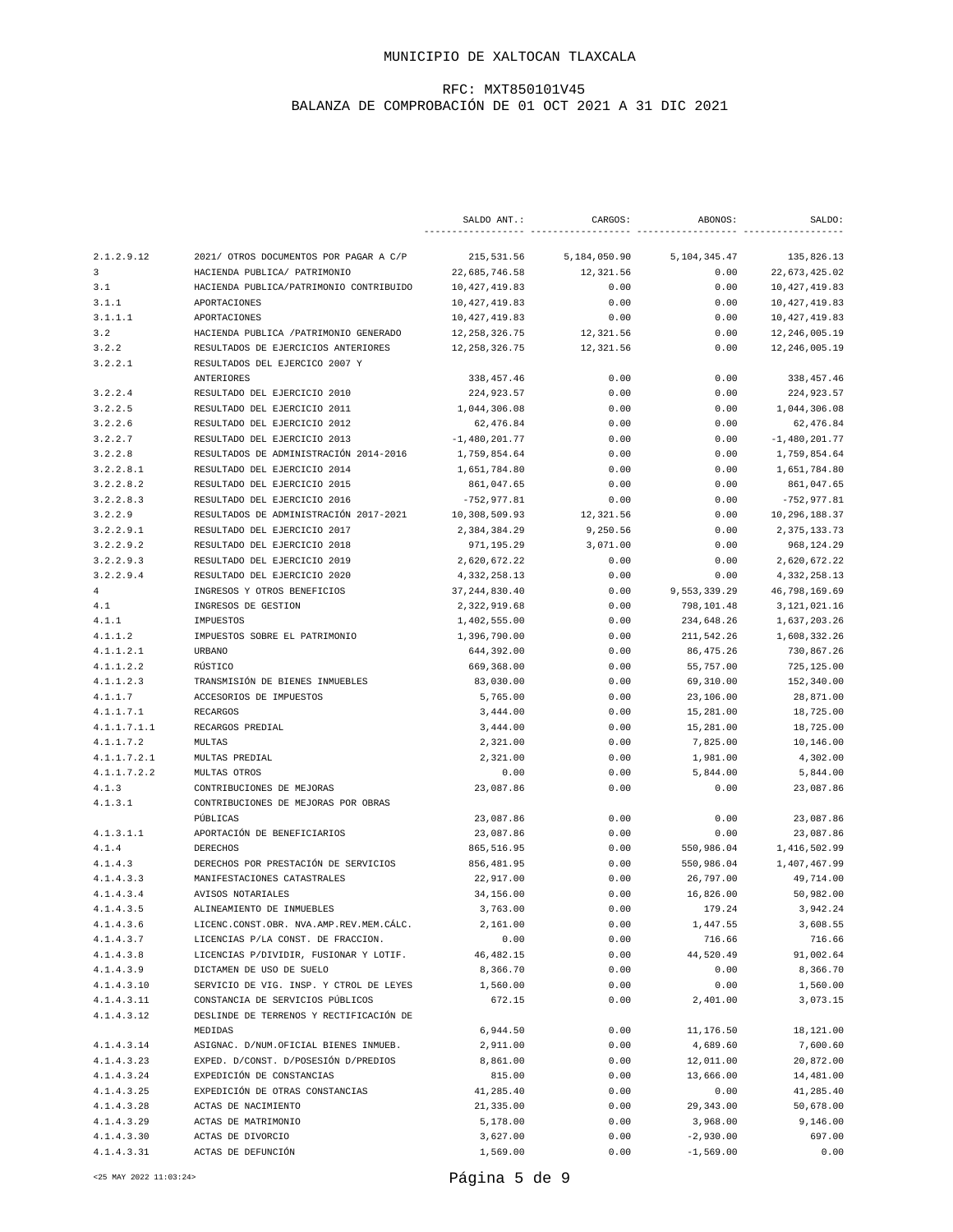## RFC: MXT850101V45 BALANZA DE COMPROBACIÓN DE 01 OCT 2021 A 31 DIC 2021

|             |                                                | SALDO ANT.:                  | CARGOS:       | ABONOS:      | SALDO:                       |
|-------------|------------------------------------------------|------------------------------|---------------|--------------|------------------------------|
| 4.1.4.3.32  | CELEBRACIÓN DE MATRIMONIOS                     | 556.00                       | 0.00          | 2,719.00     | 3,275.00                     |
| 4.1.4.3.34  | EXPEDICIÓN DE COPIAS CERTIFICADAS              | 257.00                       | 0.00          | $-257.00$    | 0.00                         |
| 4.1.4.3.35  | ANOTACIÓN MARG. E/LIB. D/REGISTRO CIVIL        | 2.539.00                     | 0.00          | 4,495,00     | 7,034.00                     |
| 4.1.4.3.36  | EXPEDICIÓN DE CONSTANCIAS                      | 200.00                       | 0.00          | 696.00       | 896.00                       |
| 4.1.4.3.37  | EXPEDIC. D/COPIA SIMPLE D/ACTOS REGIST.        | 20.00                        | 0.00          | 13,951.00    | 13,971.00                    |
| 4.1.4.3.38  | ORDEN DE INHUMACIÓN                            | 4,079.00                     | 0.00          | $-1,927.00$  | 2,152.00                     |
| 4.1.4.3.45  | LICENCIAS DE FUNC. P/VENTA D/BEB. ALCOH.       | 0.00                         | 0.00          | 8,000.00     | 8,000.00                     |
| 4.1.4.3.46  | LICENCIAS DE FUNCIONAMIENTO                    | 30,023.42                    | 0.00          | 0.00         | 30,023.42                    |
| 4.1.4.3.48  | ANUNCIOS ADOSADOS                              | 27, 177.33                   | 0.00          | 0.00         | 27, 177. 33                  |
| 4.1.4.3.52  | SERVICIO DE ALUMBRADO PÚBLICO                  | 248, 349. 30                 | 0.00          | 0.00         | 248, 349.30                  |
| 4.1.4.3.53  | SERVICIO DE AGUA POTABLE                       | 330,677.00                   | 0.00          | 352,336.00   | 683.013.00                   |
| 4.1.4.3.60  | FERIAS MUNICIPALES                             | 0.00                         | 0.00          | 7,730.00     | 7,730.00                     |
| 4.1.4.4     | ACCESORIOS DE DERECHOS                         | 2,576.00                     | 0.00          | 0.00         | 2,576.00                     |
| 4.1.4.4.2   | MULTAS                                         | 2,576.00                     | 0.00          | 0.00         | 2,576.00                     |
| 4.1.4.4.2.2 | MULTAS OTROS                                   | 2,576.00                     | 0.00          | 0.00         | 2,576.00                     |
| 4.1.4.9     | OTROS DERECHOS                                 | 6,459.00                     | 0.00          | 0.00         | 6,459.00                     |
| 4.1.4.9.1   | OTROS DERECHOS                                 | 6,459.00                     | 0.00          | 0.00         | 6,459.00                     |
| 4.1.5       | PRODUCTOS DE TIPO CORRIENTE                    | 2,759.87                     | 0.00          | 12,467.18    | 15,227.05                    |
| 4.1.5.1     | PRODUCTOS                                      | 2,759.87                     | 0.00          | 12,467.18    | 15,227.05                    |
| 4.1.5.1.10  | ASIGNACIÓN DE LOTES EN CEMENTERIO              | 11.56                        | 0.00          | $-11.56$     | 0.00                         |
| 4.1.5.1.11  | INTERESES BANCARIOS, CRÉDITOS Y BONOS          | 2,748.31                     | 0.00          | 12,478.74    | 15,227.05                    |
| 4.1.7       | INGRESOS POR VENTA DE BIENES Y                 |                              |               |              |                              |
|             | PRESTACIÓN DE SERVICIOS                        | 29,000.00                    | 0.00          | 0.00         | 29,000.00                    |
| 4.1.7.8     | INGRESOS POR VENTA DE BIENES Y PREST.          |                              |               |              |                              |
|             | DE SERV. DE LOS PODERES LEG. Y JUDICIAL        |                              |               |              |                              |
|             | Y DE LOS ÓRGANOS AUT.                          | 29,000.00                    | 0.00          | 0.00         | 29,000.00                    |
| 4.2         | PART, APORT, CONV, INCENT. DERIV. D/COLAB.     |                              |               |              |                              |
|             | FISCAL, F. DIST. DE APORT, TRANSF, ASIG,       |                              |               |              |                              |
|             | SUBS Y SUBV Y P Y JUB                          | 34, 921, 910. 72             | 0.00          | 8,755,237.81 | 43,677,148.53                |
| 4.2.1       | PART, APORT, CONV, INCENT. DERIV. D/COLAB.     |                              |               |              |                              |
|             | FISCAL, F. DIST. DE APORT                      | 34, 921, 910. 72             | 0.00          | 8,755,237.81 | 43, 677, 148.53              |
| 4.2.1.1     | PARTICIPACIONES                                | 19,909,384.52                | 0.00          | 5,970,991.53 | 25,880,376.05                |
| 4.2.1.1.1   | FONDO GENERAL DE PARTICIPACIONES               | 12,542,101.19                | 0.00          | 3,588,975.27 | 16, 131, 076. 46             |
| 4.2.1.1.2   | FONDO DE FOMENTO MUNICIPAL                     | 4, 279, 361.48               | 0.00          | 1,301,393.21 | 5,580,754.69                 |
| 4.2.1.1.3   | FONDO DE FISCALIZACIÓN Y RECAUDACIÓN           | 908, 918.71                  | 0.00          | 35,392.30    | 944, 311.01                  |
| 4.2.1.1.4   | FONDO DE COMPENSACIÓN                          | 533, 204.06                  | 0.00          | 179,993.21   | 713,197.27                   |
| 4.2.1.1.6   | IMPUESTO ESPECIAL SOBRE PRODUCCIÓN Y           |                              |               |              |                              |
|             | <b>SERVICIOS</b>                               | 100,694.42                   | 0.00          | 30,056.40    | 130,750.82                   |
| 4.2.1.1.9   | GASOLINAS Y DIÉSEL                             | 226.723.40                   | 0.00          | 72,392.85    | 299.116.25                   |
| 4.2.1.1.10  | FONDO DEL IMPUESTO SOBRE LA RENTA              | 830, 328.00                  | 0.00          | 687,581.00   | 1,517,909.00                 |
| 4.2.1.1.11  | FONDO DE ESTABILIZACIÓN DE LOS INGRESOS        |                              |               |              |                              |
|             | DE LAS ENTIDADES FEDERATIVAS                   | 488,053.26                   | 0.00          | 75,207.29    | 563,260.55                   |
| 4.2.1.2     | <b>APORTACIONES</b>                            | 12,511,461.42                | 0.00          | 2,583,217.13 | 15,094,678.55                |
| 4.2.1.2.3   | FONDO DE APORTACIONES PARA LA                  |                              |               |              |                              |
| 4.2.1.2.4   | INFRAESTRUCTURA SOCIAL                         | 7,739,226.38                 | 0.00          | 197,099.62   | 7,936,326.00                 |
|             | FONDO DE APORTACIONES PARA EL                  |                              |               |              |                              |
| 4.2.1.3     | FORTALECIMIENTO DE LOS MUNICIPIOS<br>CONVENIOS | 4,772,235.04<br>2,000,000.00 | 0.00<br>0.00  | 2,386,117.51 | 7,158,352.55                 |
| 4.2.1.3.4   | OTROS CONVENIOS Y SUBSIDIOS                    | 2,000,000.00                 | 0.00          | 0.00<br>0.00 | 2,000,000.00<br>2,000,000.00 |
| 4.2.1.4     | INCENTIVOS DERIVADOS DE LA COLABORACIÓN        |                              |               |              |                              |
|             | FISCAL                                         | 501,064.78                   | 0.00          | 201,029.15   | 702,093.93                   |
| 4.2.1.4.1   | TENENCIA O USO DE VEHÍCULOS                    | 4,009.97                     | 0.00          | 0.00         | 4,009.97                     |
| 4.2.1.4.2   | FONDO DE COMPENSACIÓN ISAN                     | 18,621.81                    | 0.00          | 6,118.00     | 24,739.81                    |
| 4.2.1.4.5   | OTROS INCENTIVOS ECONÓMICOS                    | 478, 433.00                  | 0.00          | 194, 911.15  | 673, 344.15                  |
| 5           | GASTOS Y OTRAS PERDIDAS                        | 36, 957, 840.40              | 11,954,338.86 | 0.00         | 48, 912, 179. 26             |
| 5.1         | GASTOS DE FUNCIONAMIENTO                       | 20,034,759.78                | 9,703,901.31  | 0.00         | 29,738,661.09                |
| 5.1.1       | SERVICIOS PERSONALES                           | 11,920,107.00                | 5,591,004.98  | 0.00         | 17,511,111.98                |
| 5.1.1.1     | REMUNERACIONES AL PERSONAL DE CARÁCTER         |                              |               |              |                              |
|             | PERMANENTE                                     | 9,332,255.00                 | 4,632,479.00  | 0.00         | 13,964,734.00                |
| 5.1.1.1.1   | DIETAS                                         | 1,204,240.00                 | 0.00          | 0.00         | 1,204,240.00                 |
|             |                                                |                              |               |              |                              |

<25 MAY 2022 11:03:24> Página 6 de 9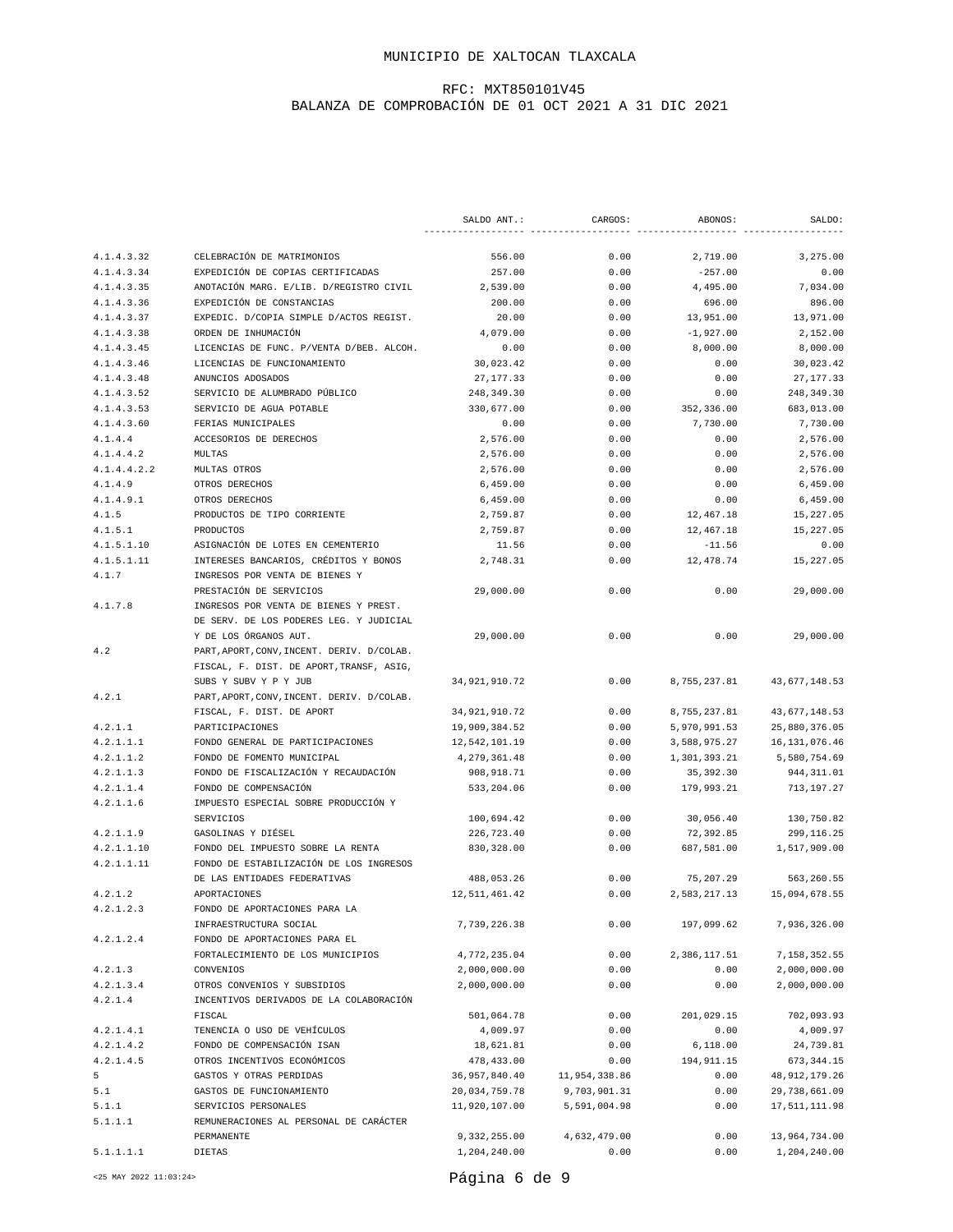# RFC: MXT850101V45 BALANZA DE COMPROBACIÓN DE 01 OCT 2021 A 31 DIC 2021

|                      |                                                               | SALDO ANT.:    | CARGOS:      | ABONOS: | SALDO:       |
|----------------------|---------------------------------------------------------------|----------------|--------------|---------|--------------|
|                      |                                                               |                |              |         |              |
| 5.1.1.1.3            | SUELDOS A FUNCIONARIOS                                        | 2,591,226.00   | 1,092,970.00 | 0.00    | 3,684,196.00 |
| 5.1.1.1.4<br>5.1.1.2 | SUELDOS AL PERSONAL<br>REMUNERACIONES AL PERSONAL DE CARÁCTER | 5,536,789.00   | 3,539,509.00 | 0.00    | 9,076,298.00 |
|                      | TRANSITORIO                                                   | 568,389.00     | 0.00         | 0.00    | 568,389.00   |
| 5.1.1.2.1            | HONORARIOS ASIMILABLES A SALARIOS                             | 568,389.00     | 0.00         | 0.00    | 568,389.00   |
| 5.1.1.3              | REMUNERACIONES ADICIONALES Y ESPECIALES                       | 666,124.00     | 957,026.00   | 0.00    | 1,623,150.00 |
| 5.1.1.3.3            | PRIMA VACACIONAL A FUNCIONARIOS                               | 19,718.00      | 0.00         | 0.00    | 19,718.00    |
| 5.1.1.3.4            | PRIMA VACACIONAL AL PERSONAL                                  | 131,936.00     | 225, 357.00  | 0.00    | 357,293.00   |
| 5.1.1.3.9            | GRATIFICACIÓN FIN DE AÑO FUNCIONARIOS                         | 63,380.00      | 0.00         | 0.00    | 63,380.00    |
| 5.1.1.3.A            | GRATIFICACIÓN FIN DE AÑO AL PERSONAL                          | 372,508.00     | 500,801.00   | 0.00    | 873,309.00   |
| 5.1.1.3.H            | COMPENSACIONES Y OTRAS PRESTACIONES                           | 0.00           | 230,707.00   | 0.00    | 230,707.00   |
| 5.1.1.3.1            | COMPENSACIONES AL PERSONAL                                    | 78,582.00      | 161.00       | 0.00    | 78,743.00    |
| 5.1.1.5              | OTRAS PRESTACIONES SOCIALES Y ECONÓMICAS                      | 1,353,339.00   | 1,499.98     | 0.00    | 1,354,838.98 |
| 5.1.1.5.2            | INDEMNIZACIÓN Y LIQUID. A FUNCIONARIOS                        | 292,430.00     | 0.00         | 0.00    | 292,430.00   |
| 5.1.1.5.3            | INDEMNIZACIÓN Y LIQUIDACIÓN AL PERSONAL                       | 1,060,909.00   | 0.00         | 0.00    | 1,060,909.00 |
| 5.1.1.5.D            | APOYOS A LA CAPAC. D/LOS SERVID. PÚB.                         | 0.00           | 1,499.98     | 0.00    | 1,499.98     |
| 5.1.2                | MATERIALES Y SUMINISTROS                                      | 3,811,346.38   | 1,829,874.50 | 0.00    | 5,641,220.88 |
| 5.1.2.1              | MATERIALES DE ADMINISTRACIÓN, EMISIÓN                         |                |              |         |              |
|                      | DE DOCUMENTOS Y ARTÍCULOS OFICIALES                           | 951,263.66     | 611,113.30   | 0.00    | 1,562,376.96 |
| 5.1.2.1.1            | MATERIALES, UTIL.Y EQPOS MEN. D/OFICINA                       | 393,005.20     | 322,786.88   | 0.00    | 715,792.08   |
| 5.1.2.1.2            | MATERIALES Y UTILES D/IMPRES. Y REPROD.                       | 19,868.21      | 16,190.00    | 0.00    | 36,058.21    |
| 5.1.2.1.4            | MAT.UTIL.Y EQPOS MEN.TECN.D/L INF.Y COM.                      | 109,604.95     | 69,817.50    | 0.00    | 179, 422.45  |
| 5.1.2.1.5            | MATERIAL IMPRESO E INFORMACIÓN DIGITAL                        | 24, 162. 20    | 9,661.88     | 0.00    | 33,824.08    |
| 5.1.2.1.6            | MATERIAL DE LIMPIEZA                                          | 190,591.00     | 124,547.04   | 0.00    | 315, 138.04  |
| 5.1.2.1.8            | MAT. P/EL REG. E INDENT. BIENES Y PERS.                       | 214,032.10     | 68,110.00    | 0.00    | 282, 142. 10 |
| 5.1.2.2              | ALIMENTOS Y UTENSILIOS                                        | 58,130.59      | 132,462.87   | 0.00    | 190,593.46   |
| 5.1.2.2.1            | PRODUCTOS ALIMENTICIOS PARA PERSONAS                          | 57,382.99      | 119,279.45   | 0.00    | 176,662.44   |
| 5.1.2.2.3            | UTENSILIOS P/EL SERVICIO. D/ALIMENT.                          | 747.60         | 13, 183. 42  | 0.00    | 13,931.02    |
| 5.1.2.3              | MATERIAS PRIMAS Y MATERIALES DE                               |                |              |         |              |
|                      | PRODUCCIÓN Y COMERCIALIZACIÓN                                 | 0.00           | 20,880.00    | 0.00    | 20,880.00    |
| 5.1.2.3.5            | PROD. QUÍM. FARM. Y LAB. ADQ. COMO M.P.                       | 0.00           | 20,880.00    | 0.00    | 20,880.00    |
| 5.1.2.4              | MATERIALES Y ARTÍCULOS DE CONSTRUCCIÓN                        |                |              |         |              |
|                      | Y DE REPARACIÓN                                               | 404,867.00     | 363,748.40   | 0.00    | 768,615.40   |
| 5.1.2.4.1            | PRODUCTOS MINERALES NO METÁLICOS                              | 30,566.00      | 0.00         | 0.00    | 30,566.00    |
| 5.1.2.4.2            | CEMENTO Y PRODUCTOS DE CONCRETO                               | 0.00           | 22,480.00    | 0.00    | 22,480.00    |
| 5.1.2.4.3            | CAL, YESO Y PRODUCTOS DE YESO                                 | 116.00         | 0.00         | 0.00    | 116.00       |
| 5.1.2.4.6            | MATERIAL ELÉCTRICO Y ELECTRÓNICO                              | 328,222.80     | 281,446.72   | 0.00    | 609,669.52   |
| 5.1.2.4.7            | ARTÍCULOS METÁLICOS PARA LA CONSTRUCCIÓN                      | 1,144.99       | 2,092.58     | 0.00    | 3,237.57     |
| 5.1.2.4.8            | MATERIALES COMPLEMENTARIOS                                    | 2,925.09       | 5,800.00     | 0.00    | 8,725.09     |
| 5.1.2.4.9            | OTROS MATERIALES Y ART.D/CONST.Y REPAR.                       | 41,892.12      | 51,929.10    | 0.00    | 93,821.22    |
| 5.1.2.5              | PRODUCTOS QUÍMICOS, FARMACÉUTICOS Y DE                        |                |              |         |              |
|                      | LABORATORIO                                                   | 76,435.48      | 32,814.97    | 0.00    | 109,250.45   |
| 5.1.2.5.3            | MEDICINAS Y PRODUCTOS FARMACÉUTICOS                           | 27,751.04      | 26, 423.37   | 0.00    | 54, 174. 41  |
| 5.1.2.5.4            | MATERIALES, ACCES.Y SUMIN.MÉDICOS                             | 47,689.83      | 6,391.60     | 0.00    | 54,081.43    |
| 5.1.2.5.5            | MATERIALES, ACCES.Y SUMIN.D/LABORATORIO                       | 287.01         | 0.00         | 0.00    | 287.01       |
| 5.1.2.5.7            | OTROS PRODUCTOS QUÍMICOS                                      | 707.60         | 0.00         | 0.00    | 707.60       |
| 5.1.2.6              | COMBUSTIBLES, LUBRICANTES Y ADITIVOS                          | 2, 144, 207.93 | 446,014.04   | 0.00    | 2,590,221.97 |
| 5.1.2.6.1            | COMBUSTIBLES, LUBRICANTES Y ADITIVOS                          | 2, 144, 207.93 | 446,014.04   | 0.00    | 2,590,221.97 |
| 5.1.2.7              | VESTUARIO, BLANCOS, PRENDAS DE                                |                |              |         |              |
|                      | PROTECCIÓN Y ARTÍCULOS DEPORTIVOS                             | 34,336.00      | 97,550.00    | 0.00    | 131,886.00   |
| 5.1.2.7.1            | VESTUARIO Y UNIFORMES                                         | 34,336.00      | 97,092.00    | 0.00    | 131,428.00   |
| 5.1.2.7.3            | ARTÍCULOS DEPORTIVOS                                          | 0.00           | 458.00       | 0.00    | 458.00       |
| 5.1.2.8              | MATERIALES Y SUMINISTROS PARA SEGURIDAD                       | 31,610.00      | 0.00         | 0.00    | 31,610.00    |
| 5.1.2.8.2            | MATERIALES DE SEGURIDAD PÚBLICA                               | 9,570.00       | 0.00         | 0.00    | 9,570.00     |
| 5.1.2.8.3            | PRENDAS D/PROT.P/SEG. PÚB.Y NACIONAL                          | 22,040.00      | 0.00         | 0.00    | 22,040.00    |
| 5.1.2.9              | HERRAMIENTAS, REFACCIONES Y ACCESORIOS                        |                |              |         |              |
|                      | MENORES                                                       | 110,495.72     | 125,290.92   | 0.00    | 235,786.64   |
| 5.1.2.9.1            | HERRAMIENTAS MENORES                                          | 14,858.65      | 0.00         | 0.00    | 14,858.65    |
| 5.1.2.9.2            | REFACCIONES Y ACCES. MEN. D/EDIFICIOS                         | 52,471.80      | 308.00       | 0.00    | 52,779.80    |
| 5.1.2.9.3            | REF.Y ACC.MEN.MOB.EQPO D/ADM.EDUC.Y REC.                      | 3,566.00       | 0.00         | 0.00    | 3,566.00     |

<25 MAY 2022 11:03:24> Página 7 de 9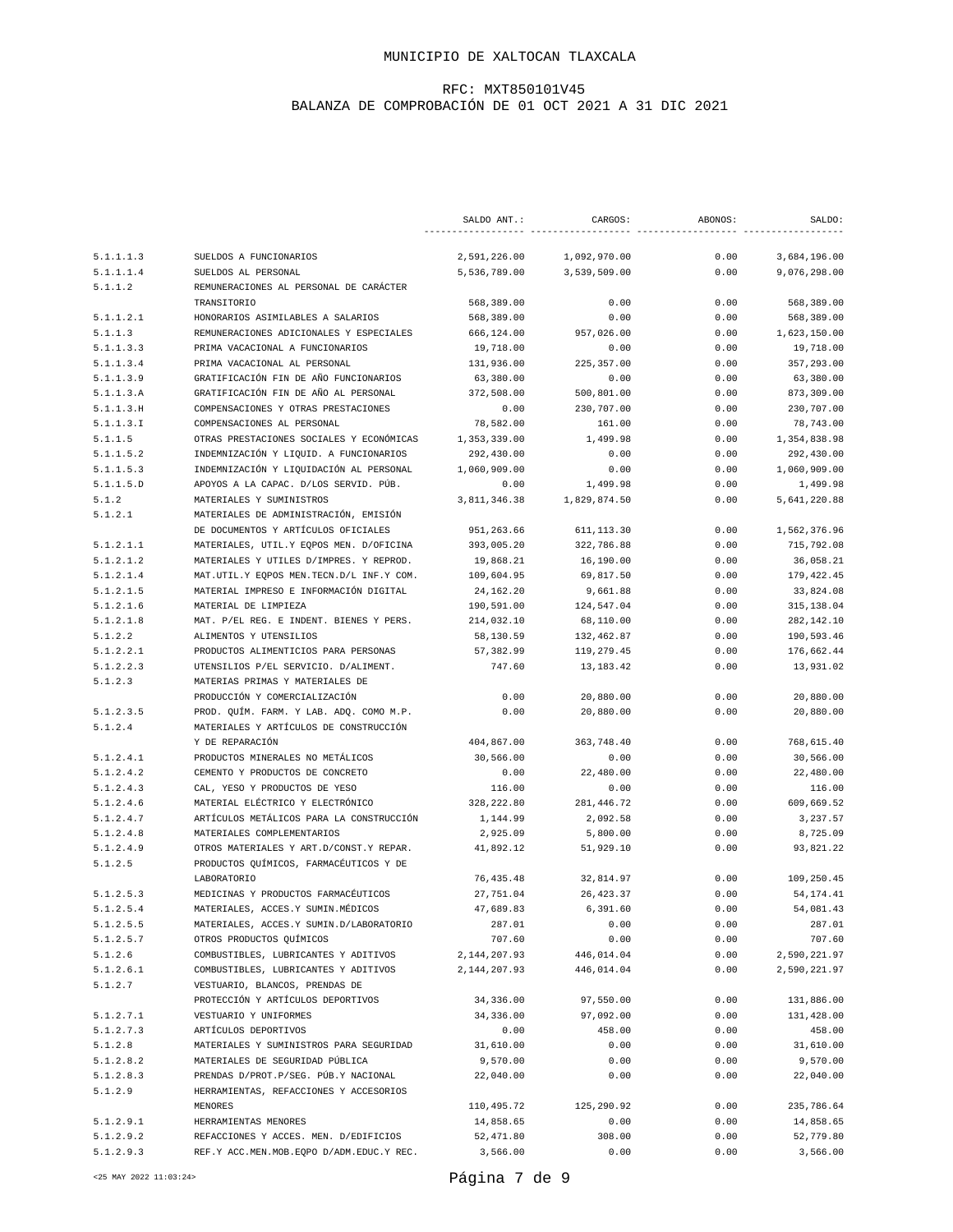# RFC: MXT850101V45 BALANZA DE COMPROBACIÓN DE 01 OCT 2021 A 31 DIC 2021

|                      |                                                                              | SALDO ANT.:     | CARGOS:        | ABONOS: | SALDO:         |
|----------------------|------------------------------------------------------------------------------|-----------------|----------------|---------|----------------|
| 5.1.2.9.4            | REF.Y ACC.MEN.EQPO D/CÓMP.Y TEC. D/INF.                                      | 19,097.27       | 3,410.00       | 0.00    | 22,507.27      |
| 5.1.2.9.6            | REFACCIONES Y ACCES.MEN.D/EQPO D/TRANSP.                                     | 0.00            | 61,118.68      | 0.00    | 61,118.68      |
| 5.1.2.9.7            | REFACCIONES Y ACC.MEN.EQPO DEF.Y SEG.                                        | 0.00            | 4,751.20       | 0.00    | 4,751.20       |
| 5.1.2.9.8            | REFACCIONES Y ACC. MEN.D/MAQ.Y OTROS EQ.                                     | 0.00            | 55,703.04      | 0.00    | 55,703.04      |
| 5.1.2.9.9            | REFAC.Y OTROS ACC.MEN.OTROS BIEN.MUEB.                                       | 20,502.00       | 0.00           | 0.00    | 20,502.00      |
| 5.1.3                | SERVICIOS GENERALES                                                          | 4,303,306.40    | 2, 283, 021.83 | 0.00    | 6,586,328.23   |
| 5.1.3.1              | SERVICIOS BÁSICOS                                                            | 1,977,417.62    | 721,678.29     | 0.00    | 2,699,095.91   |
| 5.1.3.1.1            | ENERGÍA ELÉCTRICA                                                            | 1,778,281.10    | 710,609.43     | 0.00    | 2,488,890.53   |
| 5.1.3.1.3            | AGUA                                                                         | 754.00          | 5,176.86       | 0.00    | 5,930.86       |
| 5.1.3.1.4            | TELEFONÍA TRADICIONAL                                                        | 18,414.00       | 4,092.00       | 0.00    | 22,506.00      |
| 5.1.3.1.7            | SERV.D/ACC.D/INTER.REDES Y PROC.D/INF.                                       | 178,588.36      | 1,800.00       | 0.00    | 180,388.36     |
| 5.1.3.1.8            | SERVICIOS POSTALES Y TELEGRÁFICOS                                            | 1,380.16        | 0.00           | 0.00    | 1,380.16       |
| 5.1.3.2              | SERVICIOS DE ARRENDAMIENTO                                                   | 12,062.50       | 3,850.01       | 0.00    | 15,912.51      |
| 5.1.3.2.5            | ARRENDAMIENTO DE EQUIPO DE TRANSPORTE                                        | 8,580.10        | 0.00           | 0.00    | 8,580.10       |
| 5.1.3.2.6            | ARRENDAMIENTO D/MAQ. OTROS EQPOS Y HERR.                                     | 1,740.00        | 0.00           | 0.00    | 1,740.00       |
| 5.1.3.2.9            | OTROS ARRENDAMIENTOS                                                         | 1,742.40        | 3,850.01       | 0.00    | 5,592.41       |
| 5.1.3.3              | SERVICIOS PROFESIONALES, CIENTÍFICOS Y                                       |                 |                |         |                |
|                      | TÉCNICOS Y OTROS SERVICIOS                                                   | 232,376.02      | 71,235.21      | 0.00    | 303,611.23     |
| 5.1.3.3.1            | SERV. LEG.D/CONT.AUDIT.Y RELACIONADOS                                        | 19,269.80       | 0.00           | 0.00    | 19,269.80      |
| 5.1.3.3.5            | SERV.D/INVEST.CIENT.Y DESARROLLO                                             | 71,475.02       | 0.00           | 0.00    | 71,475.02      |
| 5.1.3.3.6            | SERV.D/APOYO ADM.TRAD.FOT.E IMPRES.                                          | 106,831.20      | 0.00           | 0.00    | 106,831.20     |
| 5.1.3.3.9            | SERV. PROFES. CIENT. Y TÉCN. INTEGRALES                                      | 34,800.00       | 71,235.21      | 0.00    | 106,035.21     |
| 5.1.3.4              | SERVICIOS FINANCIEROS, BANCARIOS Y                                           |                 |                |         |                |
|                      | COMERCIALES                                                                  | 0.00            | 3,876.47       | 0.00    | 3,876.47       |
| 5.1.3.4.1            | SERVICIOS FINAN. Y BANCARIOS                                                 | 0.00            | 3,876.47       | 0.00    | 3,876.47       |
| 5.1.3.5              | SERVICIOS DE INSTALACIÓN, REPARACIÓN,                                        |                 |                |         |                |
|                      | MANTENIMIENTO Y CONSERVACIÓN                                                 | 1,450,615.93    | 386,992.00     | 0.00    | 1,837,607.93   |
| 5.1.3.5.1            | CONSERV.Y MANTTO MENOR D/INMUEBLES                                           | 46, 114.35      | 2,938.80       | 0.00    | 49,053.15      |
| 5.1.3.5.2            | INST.REP.Y MANT.MOB.Y EQ.ADM.EDUC.Y REC.                                     | 39,324.00       | 0.00           | 0.00    | 39,324.00      |
| 5.1.3.5.3            | INST.REP.Y MANT.EQ.COM.Y TEC.D/L INF.                                        | 82,476.00       | 52,720.81      | 0.00    | 135, 196.81    |
| 5.1.3.5.5            | REPAR.Y MANTTO D/EQ.D/TRANSPORTE                                             | 638,436.53      | 92,623.90      | 0.00    | 731,060.43     |
| 5.1.3.5.6            | REP.Y MANTTO D/EQ.D/DEF.Y SEGURIDAD                                          | 115,374.76      | 3,062.40       | 0.00    | 118,437.16     |
| 5.1.3.5.7            | INST.REP.Y MANT.D/MAQ.OTROS EQ.Y HERR.                                       | 303,660.93      | 228, 197.29    | 0.00    | 531,858.22     |
| 5.1.3.5.8            | SERV.D/LIMPIEZA Y MANEJO DE DESECHOS<br>SERVICIOS DE JARDINERÍA Y FUMIGACIÓN | 0.00            | 4,848.80       | 0.00    | 4,848.80       |
| 5.1.3.5.9<br>5.1.3.6 | SERVICIOS DE COMUNICACIÓN SOCIAL Y                                           | 225, 229.36     | 2,600.00       | 0.00    | 227,829.36     |
|                      | PUBLICIDAD                                                                   | 205, 143.09     | 33,060.00      | 0.00    | 238,203.09     |
| 5.1.3.6.1            | DIF.RAD.TV.Y MED.D/MEN.S/PRO.ACT.GUB.                                        | 7,632.00        | 12,180.00      | 0.00    | 19,812.00      |
| 5.1.3.6.2            | DIF.RAD.TV.Y MED.MEN.COM.PROM.VTA B O S                                      | 197,511.09      | 0.00           | 0.00    | 197,511.09     |
| 5.1.3.6.5            | SERVICIOS D/LA IND. FÍLM. D/SON. Y D/VIDEO                                   | 0.00            | 20,880.00      | 0.00    | 20,880.00      |
| 5.1.3.7              | SERVICIOS DE TRASLADO Y VIÁTICOS                                             | 4,771.00        | 15,202.31      | 0.00    | 19,973.31      |
| 5.1.3.7.2            | PASAJES TERRESTRES                                                           | 4,771.00        | 15,202.31      | 0.00    | 19,973.31      |
| 5.1.3.8              | SERVICIOS OFICIALES                                                          | 356,110.51      | 535,954.54     | 0.00    | 892,065.05     |
| 5.1.3.8.2            | GASTOS DE ORDEN SOCIAL Y CULTURAL                                            | 356,110.51      | 535,954.54     | 0.00    | 892,065.05     |
| 5.1.3.9              | OTROS SERVICIOS GENERALES                                                    | 64,809.73       | 511,173.00     | 0.00    | 575,982.73     |
| 5.1.3.9.2            | IMPUESTOS Y DERECHOS                                                         | 60,787.00       | 0.00           | 0.00    | 60,787.00      |
| 5.1.3.9.4            | SENTENCIAS Y RESOL. P/AUTOR. COMPETENTE                                      | 0.00            | 370,941.00     | 0.00    | 370,941.00     |
| 5.1.3.9.8            | IMP.S/ NOMINAS Y OTROS DER.REL. LABORAL                                      | 0.00            | 140,232.00     | 0.00    | 140,232.00     |
| 5.1.3.9.9            | OTROS SERVICIOS GENERALES                                                    | 4,022.73        | 0.00           | 0.00    | 4,022.73       |
| 5.2                  | TRANSFERENCIAS, ASIGNACIONES, SUBSIDIOS                                      |                 |                |         |                |
|                      | Y OTRAS AYUDAS                                                               | 1,979,504.37    | 663, 175.54    | 0.00    | 2,642,679.91   |
| 5.2.4                | AYUDAS SOCIALES                                                              | 1,979,504.37    | 663, 175.54    | 0.00    | 2,642,679.91   |
| 5.2.4.1              | AYUDAS SOCIALES A PERSONAS                                                   | 1,573,762.19    | 659, 175.54    | 0.00    | 2, 232, 937.73 |
| 5.2.4.1.1            | AYUDAS SOCIALES A PERSONAS                                                   | 1,573,762.19    | 659, 175.54    | 0.00    | 2, 232, 937.73 |
| 5.2.4.3              | AYUDAS SOCIALES A INSTITUCIONES                                              | 405,742.18      | 4,000.00       | 0.00    | 409,742.18     |
| 5.2.4.3.1            | AYUDAS SOC.A INSTIT. DE ENSEÑANZA                                            | 62,590.80       | 4,000.00       | 0.00    | 66,590.80      |
| 5.2.4.3.3            | AYUDAS SOC.A INSTIT.S/FINES DE LUCRO                                         | 343, 151.38     | 0.00           | 0.00    | 343, 151.38    |
| 5.6                  | INVERSIÓN PÚBLICA                                                            | 14, 943, 576.25 | 1,587,262.01   | 0.00    | 16,530,838.26  |
| 5.6.1                | INVERSION PUBLICA NO CAPITALIZABLE                                           | 14, 943, 576.25 | 1,587,262.01   | 0.00    | 16,530,838.26  |
| 5.6.1.1              | CONSTRUCCION EN BIENES NO CAPITALIZABLE                                      | 14, 943, 576.25 | 1,587,262.01   | 0.00    | 16,530,838.26  |

<25 MAY 2022 11:03:24> Página 8 de 9